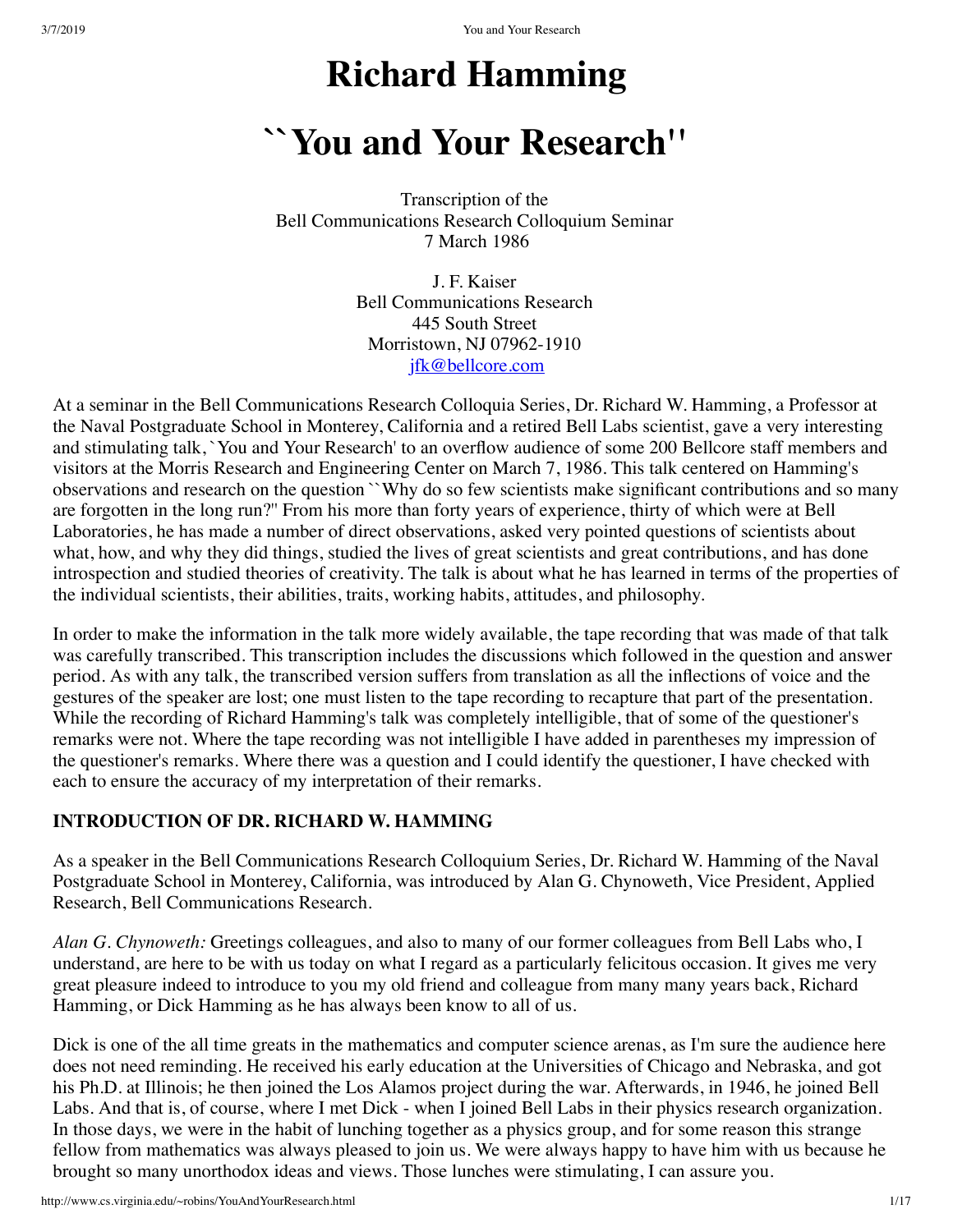While our professional paths have not been very close over the years, nevertheless I've always recognized Dick in the halls of Bell Labs and have always had tremendous admiration for what he was doing. I think the record speaks for itself. It is too long to go through all the details, but let me point out, for example, that he has written seven books and of those seven books which tell of various areas of mathematics and computers and coding and information theory, three are already well into their second edition. That is testimony indeed to the prolific output and the stature of Dick Hamming.

I think I last met him - it must have been about ten years ago - at a rather curious little conference in Dublin, Ireland where we were both speakers. As always, he was tremendously entertaining. Just one more example of the provocative thoughts that he comes up with: I remember him saying, ``There are wavelengths that people cannot see, there are sounds that people cannot hear, and maybe computers have thoughts that people cannot think.'' Well, with Dick Hamming around, we don't need a computer. I think that we are in for an extremely entertaining talk.

# **THE TALK: ``You and Your Research'' by Dr. Richard W. Hamming**

It's a pleasure to be here. I doubt if I can live up to the Introduction. The title of my talk is, ``You and Your Research.'' It is not about managing research, it is about how you individually do your research. I could give a talk on the other subject - but it's not, it's about you. I'm not talking about ordinary run-of-the-mill research; I'm talking about great research. And for the sake of describing great research I'll occasionally say Nobel-Prize type of work. It doesn't have to gain the Nobel Prize, but I mean those kinds of things which we perceive are significant things. Relativity, if you want, Shannon's information theory, any number of outstanding theories that's the kind of thing I'm talking about.

Now, how did I come to do this study? At Los Alamos I was brought in to run the computing machines which other people had got going, so those scientists and physicists could get back to business. I saw I was a stooge. I saw that although physically I was the same, they were different. And to put the thing bluntly, I was envious. I wanted to know why they were so different from me. I saw Feynman up close. I saw Fermi and Teller. I saw Oppenheimer. I saw Hans Bethe: he was my boss. I saw quite a few very capable people. I became very interested in the difference between those who do and those who might have done.

When I came to Bell Labs, I came into a very productive department. Bode was the department head at the time; Shannon was there, and there were other people. I continued examining the questions, ``Why?'' and ``What is the difference?'' I continued subsequently by reading biographies, autobiographies, asking people questions such as: ``How did you come to do this?'' I tried to find out what are the differences. And that's what this talk is about.

Now, why is this talk important? I think it is important because, as far as I know, each of you has one life to live. Even if you believe in reincarnation it doesn't do you any good from one life to the next! Why shouldn't you do significant things in this one life, however you define significant? I'm not going to define it - you know what I mean. I will talk mainly about science because that is what I have studied. But so far as I know, and I've been told by others, much of what I say applies to many fields. Outstanding work is characterized very much the same way in most fields, but I will confine myself to science.

In order to get at you individually, I must talk in the first person. I have to get you to drop modesty and say to yourself, ``Yes, I would like to do first-class work.'' Our society frowns on people who set out to do really good work. You're not supposed to; luck is supposed to descend on you and you do great things by chance. Well, that's a kind of dumb thing to say. I say, why shouldn't you set out to do something significant. You don't have to tell other people, but shouldn't you say to yourself, ``Yes, I would like to do something significant.''

In order to get to the second stage, I have to drop modesty and talk in the first person about what I've seen, what I've done, and what I've heard. I'm going to talk about people, some of whom you know, and I trust that when we leave, you won't quote me as saying some of the things I said.

Let me start not logically, but psychologically. I find that the major objection is that people think great science is done by luck. It's all a matter of luck. Well, consider Einstein. Note how many different things he did that were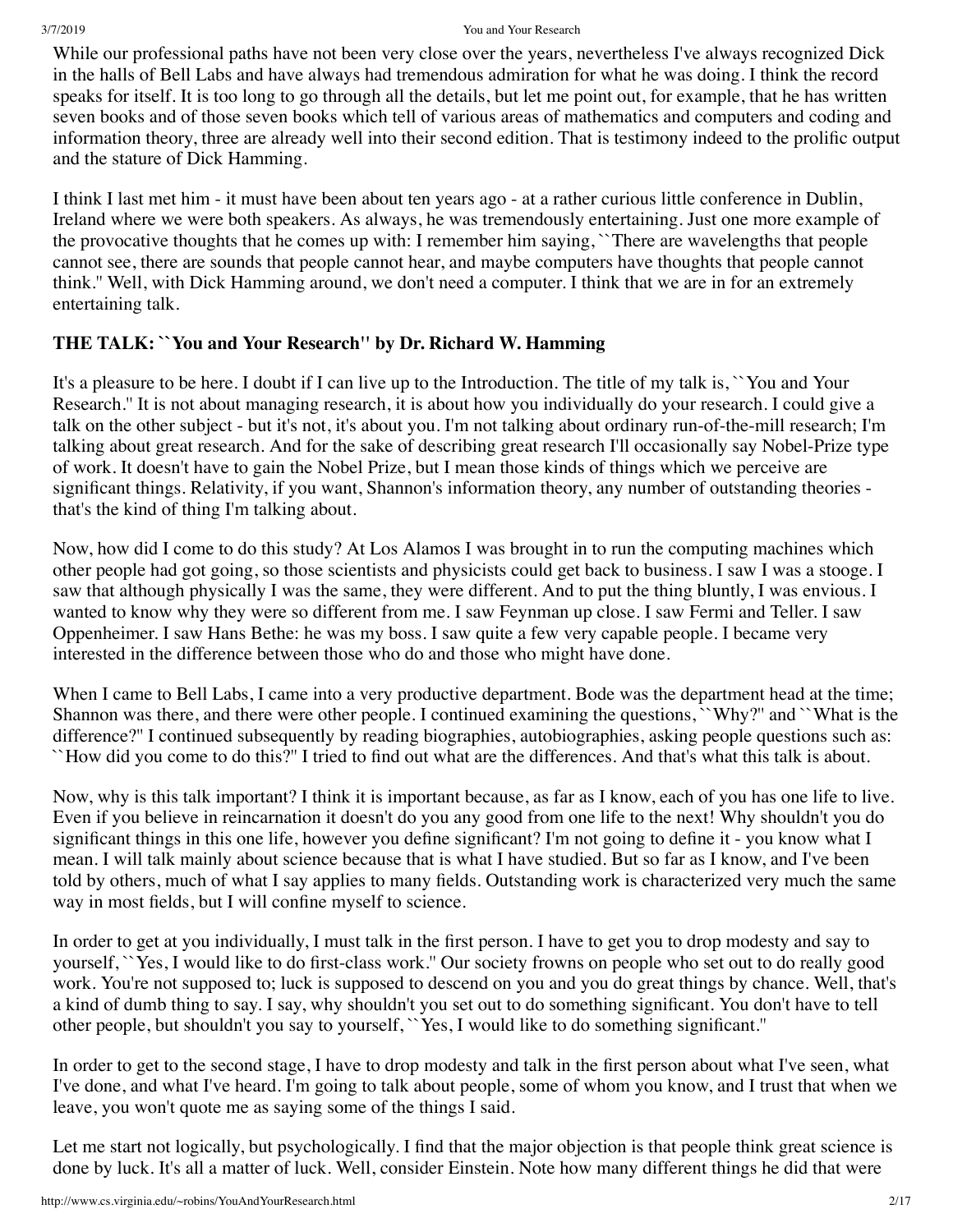good. Was it all luck? Wasn't it a little too repetitive? Consider Shannon. He didn't do just information theory. Several years before, he did some other good things and some which are still locked up in the security of cryptography. He did many good things.

You see again and again, that it is more than one thing from a good person. Once in a while a person does only one thing in his whole life, and we'll talk about that later, but a lot of times there is repetition. I claim that luck will not cover everything. And I will cite Pasteur who said, "Luck favors the prepared mind." And I think that says it the way I believe it. There is indeed an element of luck, and no, there isn't. The prepared mind sooner or later finds something important and does it. So yes, it is luck. The particular thing you do is luck, but that you do something is not.

For example, when I came to Bell Labs, I shared an office for a while with Shannon. At the same time he was doing information theory, I was doing coding theory. It is suspicious that the two of us did it at the same place and at the same time - it was in the atmosphere. And you can say, ``Yes, it was luck.'' On the other hand you can say, "But why of all the people in Bell Labs then were those the two who did it?" Yes, it is partly luck, and partly it is the prepared mind; but `partly' is the other thing I'm going to talk about. So, although I'll come back several more times to luck, I want to dispose of this matter of luck as being the sole criterion whether you do great work or not. I claim you have some, but not total, control over it. And I will quote, finally, Newton on the matter. Newton said, ``If others would think as hard as I did, then they would get similar results.''

One of the characteristics you see, and many people have it including great scientists, is that usually when they were young they had independent thoughts and had the courage to pursue them. For example, Einstein, somewhere around 12 or 14, asked himself the question, "What would a light wave look like if I went with the velocity of light to look at it?'' Now he knew that electromagnetic theory says you cannot have a stationary local maximum. But if he moved along with the velocity of light, he would see a local maximum. He could see a contradiction at the age of 12, 14, or somewhere around there, that everything was not right and that the velocity of light had something peculiar. Is it luck that he finally created special relativity? Early on, he had laid down some of the pieces by thinking of the fragments. Now that's the necessary but not sufficient condition. All of these items I will talk about are both luck and not luck.

How about having lots of `brains?' It sounds good. Most of you in this room probably have more than enough brains to do first-class work. But great work is something else than mere brains. Brains are measured in various ways. In mathematics, theoretical physics, astrophysics, typically brains correlates to a great extent with the ability to manipulate symbols. And so the typical IQ test is apt to score them fairly high. On the other hand, in other fields it is something different. For example, Bill Pfann, the fellow who did zone melting, came into my office one day. He had this idea dimly in his mind about what he wanted and he had some equations. It was pretty clear to me that this man didn't know much mathematics and he wasn't really articulate. His problem seemed interesting so I took it home and did a little work. I finally showed him how to run computers so he could compute his own answers. I gave him the power to compute. He went ahead, with negligible recognition from his own department, but ultimately he has collected all the prizes in the field. Once he got well started, his shyness, his awkwardness, his inarticulateness, fell away and he became much more productive in many other ways. Certainly he became much more articulate.

And I can cite another person in the same way. I trust he isn't in the audience, i.e. a fellow named Clogston. I met him when I was working on a problem with John Pierce's group and I didn't think he had much. I asked my friends who had been with him at school, ``Was he like that in graduate school?'' ``Yes,'' they replied. Well I would have fired the fellow, but J. R. Pierce was smart and kept him on. Clogston finally did the Clogston cable. After that there was a steady stream of good ideas. One success brought him confidence and courage.

One of the characteristics of successful scientists is having courage. Once you get your courage up and believe that you can do important problems, then you can. If you think you can't, almost surely you are not going to. Courage is one of the things that Shannon had supremely. You have only to think of his major theorem. He wants to create a method of coding, but he doesn't know what to do so he makes a random code. Then he is stuck. And then he asks the impossible question, ``What would the average random code do?'' He then proves that the average code is arbitrarily good, and that therefore there must be at least one good code. Who but a man of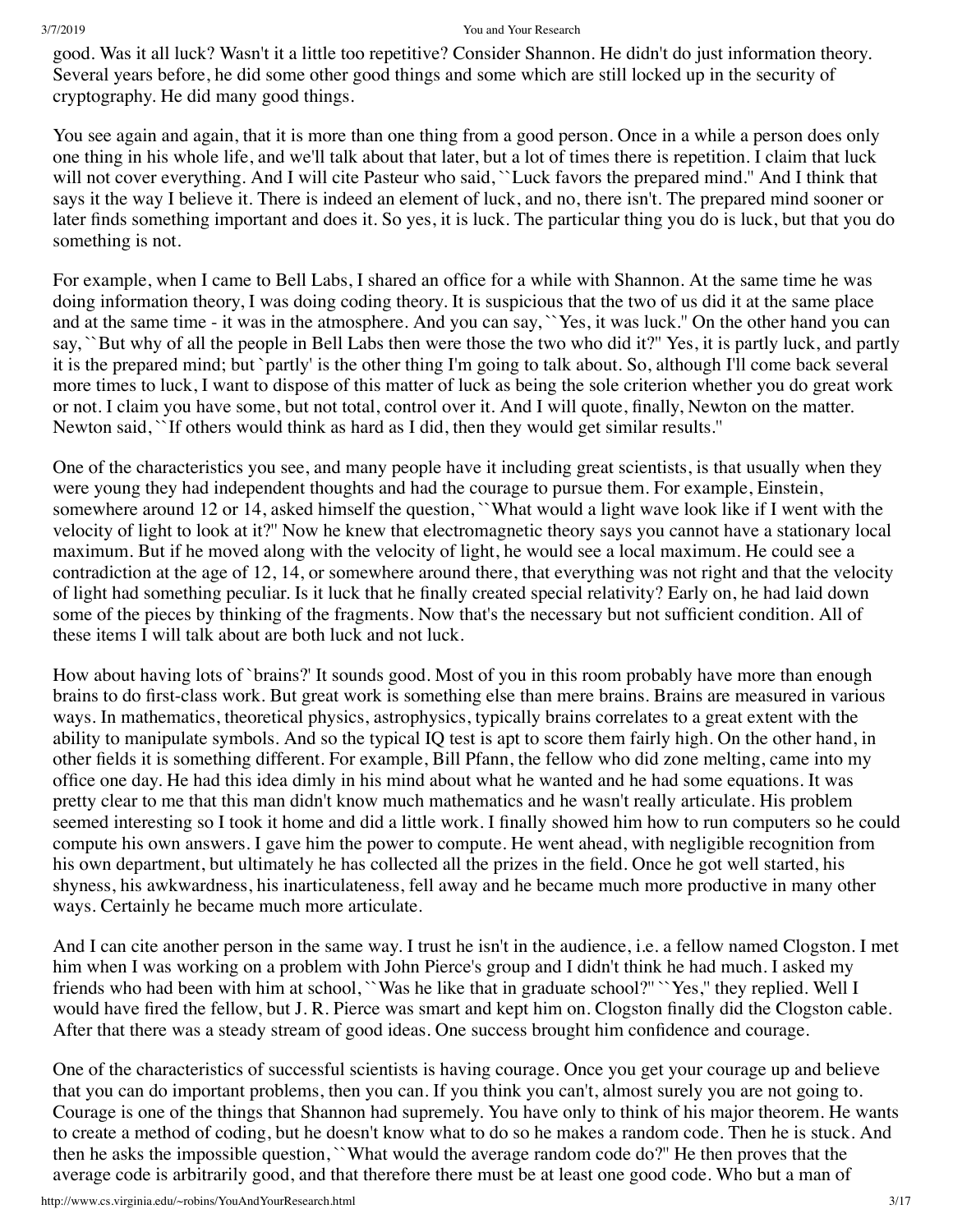infinite courage could have dared to think those thoughts? That is the characteristic of great scientists; they have courage. They will go forward under incredible circumstances; they think and continue to think.

Age is another factor which the physicists particularly worry about. They always are saying that you have got to do it when you are young or you will never do it. Einstein did things very early, and all the quantum mechanic fellows were disgustingly young when they did their best work. Most mathematicians, theoretical physicists, and astrophysicists do what we consider their best work when they are young. It is not that they don't do good work in their old age but what we value most is often what they did early. On the other hand, in music, politics and literature, often what we consider their best work was done late. I don't know how whatever field you are in fits this scale, but age has some effect.

But let me say why age seems to have the effect it does. In the first place if you do some good work you will find yourself on all kinds of committees and unable to do any more work. You may find yourself as I saw Brattain when he got a Nobel Prize. The day the prize was announced we all assembled in Arnold Auditorium; all three winners got up and made speeches. The third one, Brattain, practically with tears in his eyes, said, ``I know about this Nobel-Prize effect and I am not going to let it affect me; I am going to remain good old Walter Brattain.'' Well I said to myself, "That is nice." But in a few weeks I saw it was affecting him. Now he could only work on great problems.

When you are famous it is hard to work on small problems. This is what did Shannon in. After information theory, what do you do for an encore? The great scientists often make this error. They fail to continue to plant the little acorns from which the mighty oak trees grow. They try to get the big thing right off. And that isn't the way things go. So that is another reason why you find that when you get early recognition it seems to sterilize you. In fact I will give you my favorite quotation of many years. The Institute for Advanced Study in Princeton, in my opinion, has ruined more good scientists than any institution has created, judged by what they did before they came and judged by what they did after. Not that they weren't good afterwards, but they were superb before they got there and were only good afterwards.

This brings up the subject, out of order perhaps, of working conditions. What most people think are the best working conditions, are not. Very clearly they are not because people are often most productive when working conditions are bad. One of the better times of the Cambridge Physical Laboratories was when they had practically shacks - they did some of the best physics ever.

I give you a story from my own private life. Early on it became evident to me that Bell Laboratories was not going to give me the conventional acre of programming people to program computing machines in absolute binary. It was clear they weren't going to. But that was the way everybody did it. I could go to the West Coast and get a job with the airplane companies without any trouble, but the exciting people were at Bell Labs and the fellows out there in the airplane companies were not. I thought for a long while about, ``Did I want to go or not?'' and I wondered how I could get the best of two possible worlds. I finally said to myself, ``Hamming, you think the machines can do practically everything. Why can't you make them write programs?'' What appeared at first to me as a defect forced me into automatic programming very early. What appears to be a fault, often, by a change of viewpoint, turns out to be one of the greatest assets you can have. But you are not likely to think that when you first look the thing and say, ``Gee, I'm never going to get enough programmers, so how can I ever do any great programming?''

And there are many other stories of the same kind; Grace Hopper has similar ones. I think that if you look carefully you will see that often the great scientists, by turning the problem around a bit, changed a defect to an asset. For example, many scientists when they found they couldn't do a problem finally began to study why not. They then turned it around the other way and said, "But of course, this is what it is" and got an important result. So ideal working conditions are very strange. The ones you want aren't always the best ones for you.

Now for the matter of drive. You observe that most great scientists have tremendous drive. I worked for ten years with John Tukey at Bell Labs. He had tremendous drive. One day about three or four years after I joined, I discovered that John Tukey was slightly younger than I was. John was a genius and I clearly was not. Well I went storming into Bode's office and said, "How can anybody my age know as much as John Tukey does?" He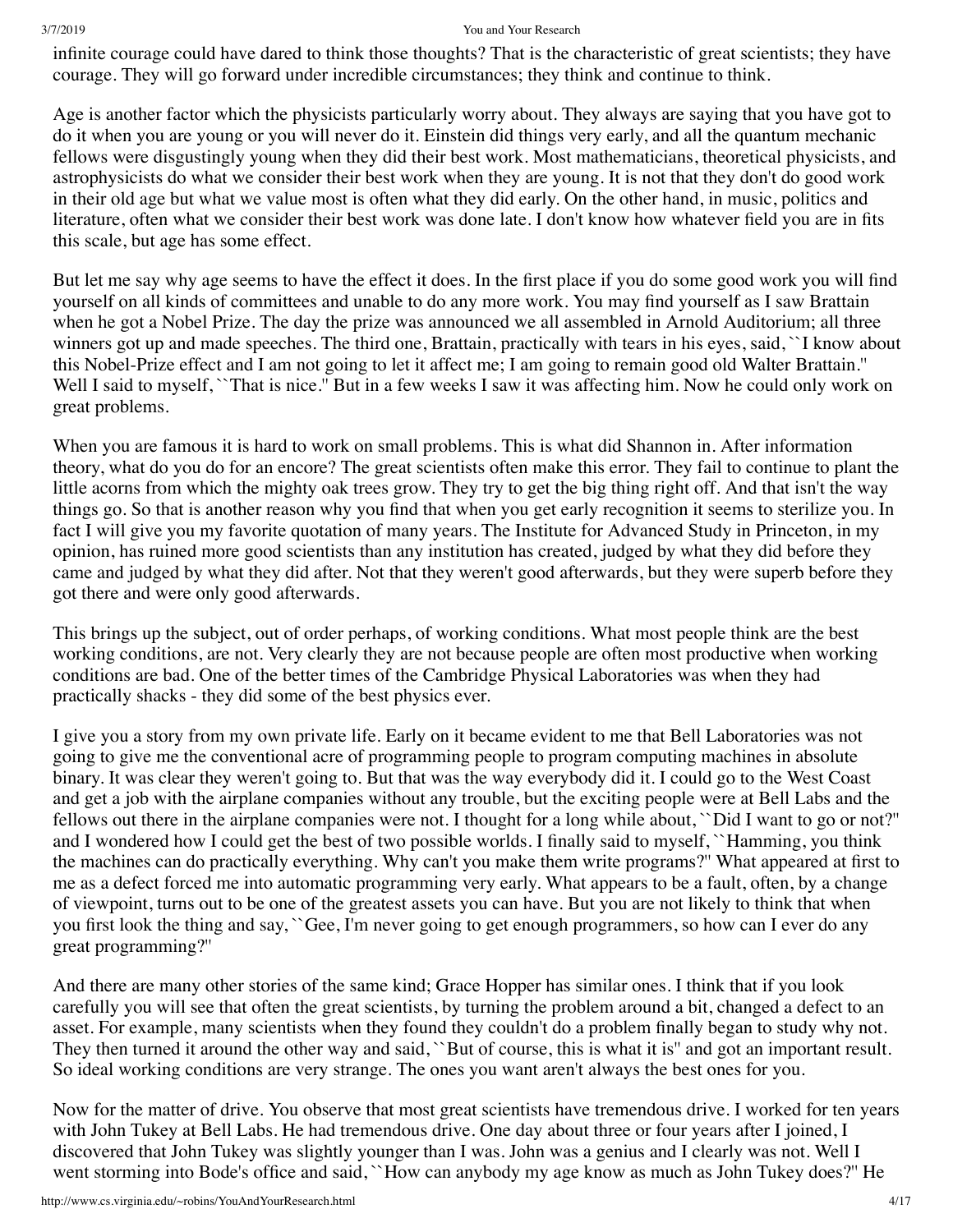leaned back in his chair, put his hands behind his head, grinned slightly, and said, ``You would be surprised Hamming, how much you would know if you worked as hard as he did that many years.'' I simply slunk out of the office!

What Bode was saying was this: ``Knowledge and productivity are like compound interest.'' Given two people of approximately the same ability and one person who works ten percent more than the other, the latter will more than twice outproduce the former. The more you know, the more you learn; the more you learn, the more you can do; the more you can do, the more the opportunity - it is very much like compound interest. I don't want to give you a rate, but it is a very high rate. Given two people with exactly the same ability, the one person who manages day in and day out to get in one more hour of thinking will be tremendously more productive over a lifetime. I took Bode's remark to heart; I spent a good deal more of my time for some years trying to work a bit harder and I found, in fact, I could get more work done. I don't like to say it in front of my wife, but I did sort of neglect her sometimes; I needed to study. You have to neglect things if you intend to get what you want done. There's no question about this.

On this matter of drive Edison says, ``Genius is 99% perspiration and 1% inspiration.'' He may have been exaggerating, but the idea is that solid work, steadily applied, gets you surprisingly far. The steady application of effort with a little bit more work, *intelligently applied* is what does it. That's the trouble; drive, misapplied, doesn't get you anywhere. I've often wondered why so many of my good friends at Bell Labs who worked as hard or harder than I did, didn't have so much to show for it. The misapplication of effort is a very serious matter. Just hard work is not enough - it must be applied sensibly.

There's another trait on the side which I want to talk about; that trait is ambiguity. It took me a while to discover its importance. Most people like to believe something is or is not true. Great scientists tolerate ambiguity very well. They believe the theory enough to go ahead; they doubt it enough to notice the errors and faults so they can step forward and create the new replacement theory. If you believe too much you'll never notice the flaws; if you doubt too much you won't get started. It requires a lovely balance. But most great scientists are well aware of why their theories are true and they are also well aware of some slight misfits which don't quite fit and they don't forget it. Darwin writes in his autobiography that he found it necessary to write down every piece of evidence which appeared to contradict his beliefs because otherwise they would disappear from his mind. When you find apparent flaws you've got to be sensitive and keep track of those things, and keep an eye out for how they can be explained or how the theory can be changed to fit them. Those are often the great contributions. Great contributions are rarely done by adding another decimal place. It comes down to an emotional commitment. Most great scientists are completely committed to their problem. Those who don't become committed seldom produce outstanding, first-class work.

Now again, emotional commitment is not enough. It is a necessary condition apparently. And I think I can tell you the reason why. Everybody who has studied creativity is driven finally to saying, ``creativity comes out of your subconscious.'' Somehow, suddenly, there it is. It just appears. Well, we know very little about the subconscious; but one thing you are pretty well aware of is that your dreams also come out of your subconscious. And you're aware your dreams are, to a fair extent, a reworking of the experiences of the day. If you are deeply immersed and committed to a topic, day after day after day, your subconscious has nothing to do but work on your problem. And so you wake up one morning, or on some afternoon, and there's the answer. For those who don't get committed to their current problem, the subconscious goofs off on other things and doesn't produce the big result. So the way to manage yourself is that when you have a real important problem you don't let anything else get the center of your attention - you keep your thoughts on the problem. Keep your subconscious starved so it has to work on *your*problem, so you can sleep peacefully and get the answer in the morning, free.

Now Alan Chynoweth mentioned that I used to eat at the physics table. I had been eating with the mathematicians and I found out that I already knew a fair amount of mathematics; in fact, I wasn't learning much. The physics table was, as he said, an exciting place, but I think he exaggerated on how much I contributed. It was very interesting to listen to Shockley, Brattain, Bardeen, J. B. Johnson, Ken McKay and other people, and I was learning a lot. But unfortunately a Nobel Prize came, and a promotion came, and what was left was the dregs. Nobody wanted what was left. Well, there was no use eating with them!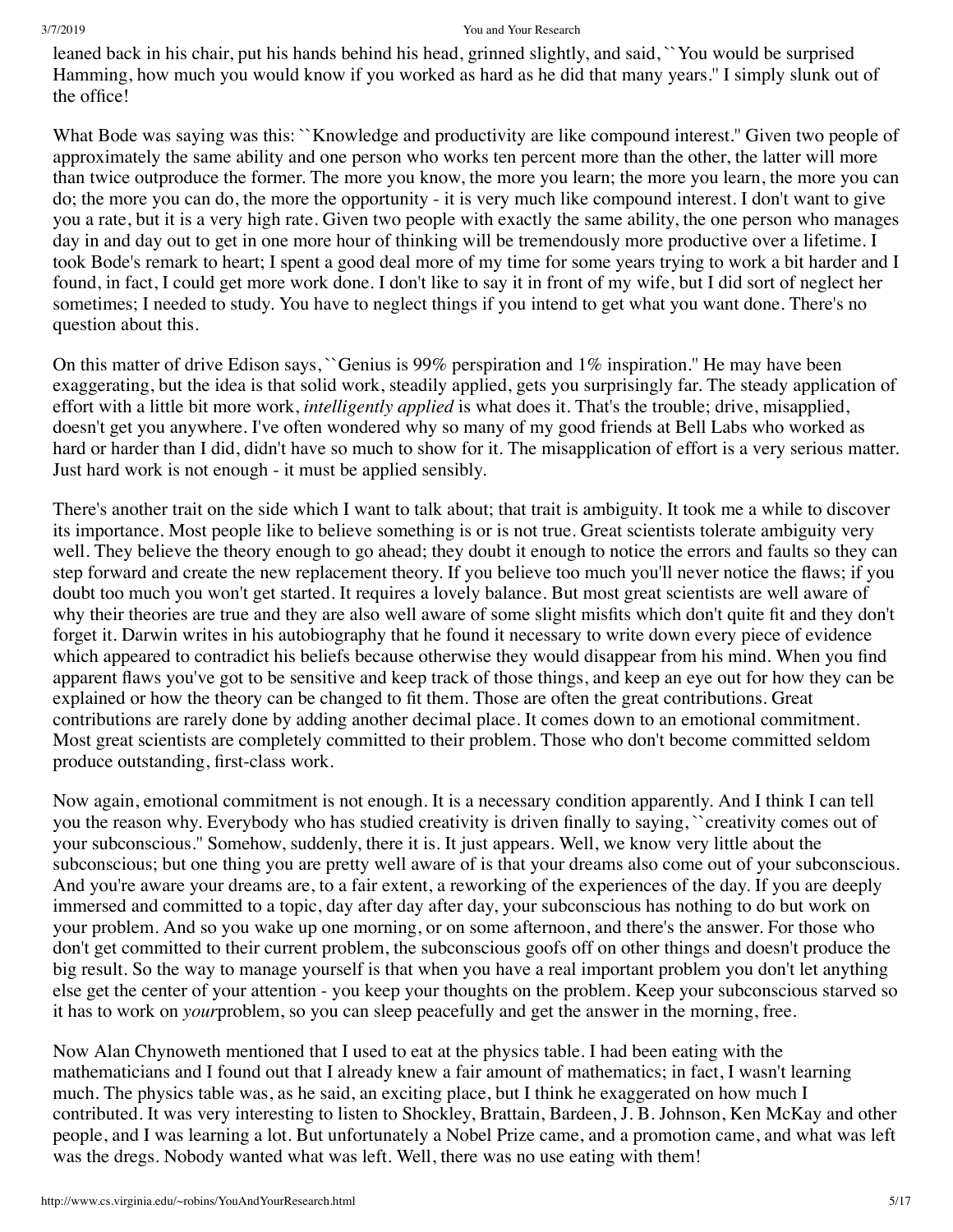Over on the other side of the dining hall was a chemistry table. I had worked with one of the fellows, Dave McCall; furthermore he was courting our secretary at the time. I went over and said, ``Do you mind if I join you?'' They can't say no, so I started eating with them for a while. And I started asking, ``What are the important problems of your field?'' And after a week or so, ``What important problems are you working on?'' And after some more time I came in one day and said, "If what you are doing is not important, and if you don't think it is going to lead to something important, why are you at Bell Labs working on it?'' I wasn't welcomed after that; I had to find somebody else to eat with! That was in the spring.

In the fall, Dave McCall stopped me in the hall and said, "Hamming, that remark of yours got underneath my skin. I thought about it all summer, i.e. what were the important problems in my field. I haven't changed my research," he says, ``but I think it was well worthwhile." And I said, ``Thank you Dave," and went on. I noticed a couple of months later he was made the head of the department. I noticed the other day he was a Member of the National Academy of Engineering. I noticed he has succeeded. I have never heard the names of any of the other fellows at that table mentioned in science and scientific circles. They were unable to ask themselves, ``What are the important problems in my field?''

If you do not work on an important problem, it's unlikely you'll do important work. It's perfectly obvious. Great scientists have thought through, in a careful way, a number of important problems in their field, and they keep an eye on wondering how to attack them. Let me warn you, `important problem' must be phrased carefully. The three outstanding problems in physics, in a certain sense, were never worked on while I was at Bell Labs. By important I mean guaranteed a Nobel Prize and any sum of money you want to mention. We didn't work on (1) time travel, (2) teleportation, and (3) antigravity. They are not important problems because we do not have an attack. It's not the consequence that makes a problem important, it is that you have a reasonable attack. That is what makes a problem important. When I say that most scientists don't work on important problems, I mean it in that sense. The average scientist, so far as I can make out, spends almost all his time working on problems which he believes will not be important and he also doesn't believe that they will lead to important problems.

I spoke earlier about planting acorns so that oaks will grow. You can't always know exactly where to be, but you can keep active in places where something might happen. And even if you believe that great science is a matter of luck, you can stand on a mountain top where lightning strikes; you don't have to hide in the valley where you're safe. But the average scientist does routine safe work almost all the time and so he (or she) doesn't produce much. It's that simple. If you want to do great work, you clearly must work on important problems, and you should have an idea.

Along those lines at some urging from John Tukey and others, I finally adopted what I called ``Great Thoughts Time.'' When I went to lunch Friday noon, I would only discuss great thoughts after that. By great thoughts I mean ones like: ``What will be the role of computers in all of AT&T?'', ``How will computers change science?'' For example, I came up with the observation at that time that nine out of ten experiments were done in the lab and one in ten on the computer. I made a remark to the vice presidents one time, that it would be reversed, i.e. nine out of ten experiments would be done on the computer and one in ten in the lab. They knew I was a crazy mathematician and had no sense of reality. I knew they were wrong and they've been proved wrong while I have been proved right. They built laboratories when they didn't need them. I saw that computers were transforming science because I spent a lot of time asking "What will be the impact of computers on science and how can I change it?'' I asked myself, ``How is it going to change Bell Labs?'' I remarked one time, in the same address, that more than one-half of the people at Bell Labs will be interacting closely with computing machines before I leave. Well, you all have terminals now. I thought hard about where was my field going, where were the opportunities, and what were the important things to do. Let me go there so there is a chance I can do important things.

Most great scientists know many important problems. They have something between 10 and 20 important problems for which they are looking for an attack. And when they see a new idea come up, one hears them say ``Well that bears on this problem.'' They drop all the other things and get after it. Now I can tell you a horror story that was told to me but I can't vouch for the truth of it. I was sitting in an airport talking to a friend of mine from Los Alamos about how it was lucky that the fission experiment occurred over in Europe when it did because that got us working on the atomic bomb here in the US. He said ``No; at Berkeley we had gathered a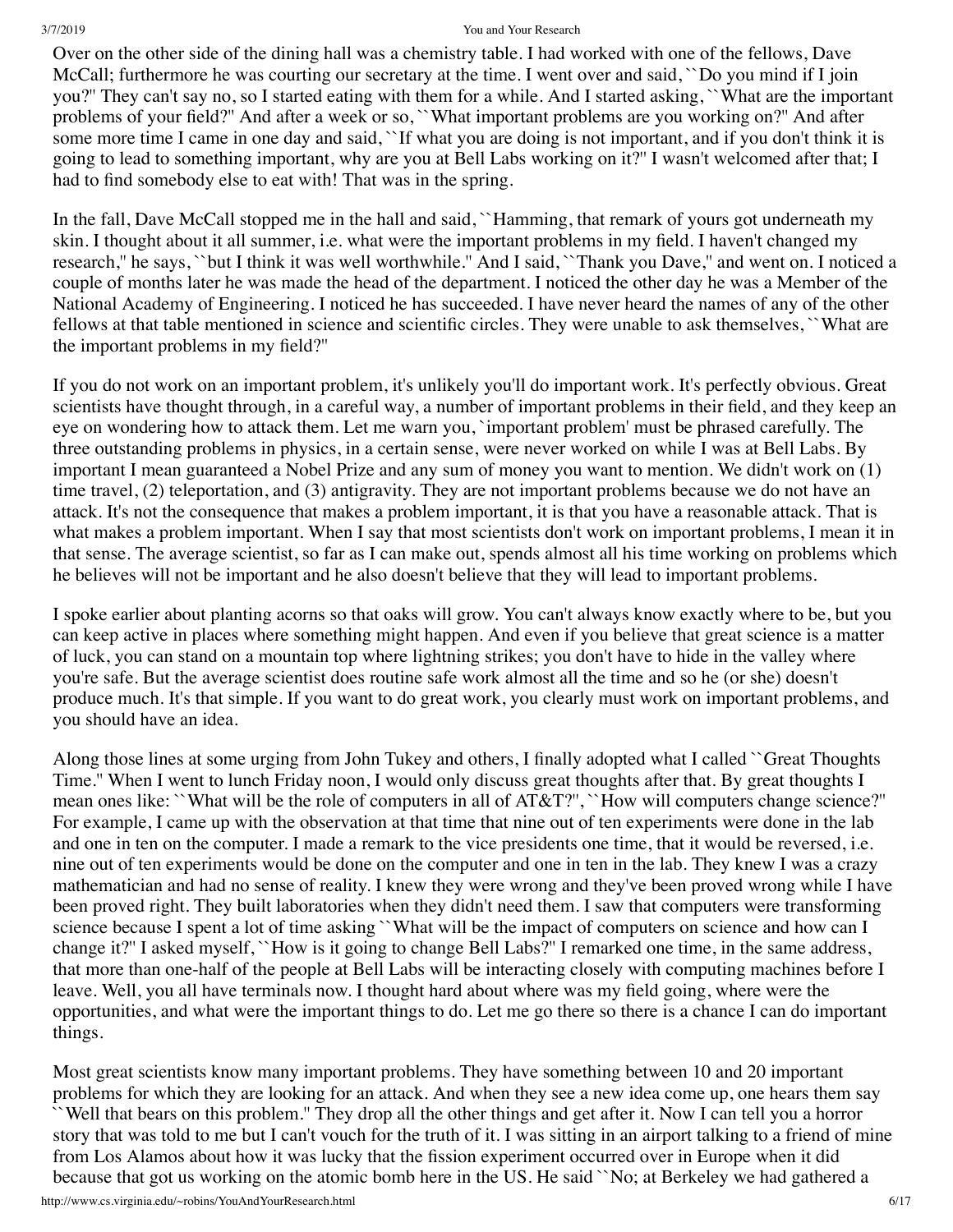bunch of data; we didn't get around to reducing it because we were building some more equipment, but if we had reduced that data we would have found fission.'' They had it in their hands and they didn't pursue it. They came in second!

The great scientists, when an opportunity opens up, get after it and they pursue it. They drop all other things. They get rid of other things and they get after an idea because they had already thought the thing through. Their minds are prepared; they see the opportunity and they go after it. Now of course lots of times it doesn't work out, but you don't have to hit many of them to do some great science. It's kind of easy. One of the chief tricks is to live a long time!

Another trait, it took me a while to notice. I noticed the following facts about people who work with the door open or the door closed. I notice that if you have the door to your office closed, you get more work done today and tomorrow, and you are more productive than most. But 10 years later somehow you don't know quite know what problems are worth working on; all the hard work you do is sort of tangential in importance. He who works with the door open gets all kinds of interruptions, but he also occasionally gets clues as to what the world is and what might be important. Now I cannot prove the cause and effect sequence because you might say, ``The closed door is symbolic of a closed mind.'' I don't know. But I can say there is a pretty good correlation between those who work with the doors open and those who ultimately do important things, although people who work with doors closed often work harder. Somehow they seem to work on slightly the wrong thing - not much, but enough that they miss fame.

I want to talk on another topic. It is based on the song which I think many of you know, ``It ain't what you do, it's the way that you do it.'' I'll start with an example of my own. I was conned into doing on a digital computer, in the absolute binary days, a problem which the best analog computers couldn't do. And I was getting an answer. When I thought carefully and said to myself, "You know, Hamming, you're going to have to file a report on this military job; after you spend a lot of money you're going to have to account for it and every analog installation is going to want the report to see if they can't find flaws in it.'' I was doing the required integration by a rather crummy method, to say the least, but I was getting the answer. And I realized that in truth the problem was not just to get the answer; it was to demonstrate for the first time, and beyond question, that I could beat the analog computer on its own ground with a digital machine. I reworked the method of solution, created a theory which was nice and elegant, and changed the way we computed the answer; the results were no different. The published report had an elegant method which was later known for years as ``Hamming's Method of Integrating Differential Equations.'' It is somewhat obsolete now, but for a while it was a very good method. By changing the problem slightly, I did important work rather than trivial work.

In the same way, when using the machine up in the attic in the early days, I was solving one problem after another after another; a fair number were successful and there were a few failures. I went home one Friday after finishing a problem, and curiously enough I wasn't happy; I was depressed. I could see life being a long sequence of one problem after another after another. After quite a while of thinking I decided, ``No, I should be in the mass production of a variable product. I should be concerned with *all* of next year's problems, not just the one in front of my face.'' By changing the question I still got the same kind of results or better, but I changed things and did important work. I attacked the major problem - How do I conquer machines and do all of next year's problems when I don't know what they are going to be? How do I prepare for it? How do I do this one so I'll be on top of it? How do I obey Newton's rule? He said, ``If I have seen further than others, it is because I've stood on the shoulders of giants.'' These days we stand on each other's feet!

You should do your job in such a fashion that others can build on top of it, so they will indeed say, "Yes, I've stood on so and so's shoulders and I saw further.'' The essence of science is cumulative. By changing a problem slightly you can often do great work rather than merely good work. Instead of attacking isolated problems, I made the resolution that I would never again solve an isolated problem except as characteristic of a class.

Now if you are much of a mathematician you know that the effort to generalize often means that the solution is simple. Often by stopping and saying, "This is the problem he wants but this is characteristic of so and so. Yes, I can attack the whole class with a far superior method than the particular one because I was earlier embedded in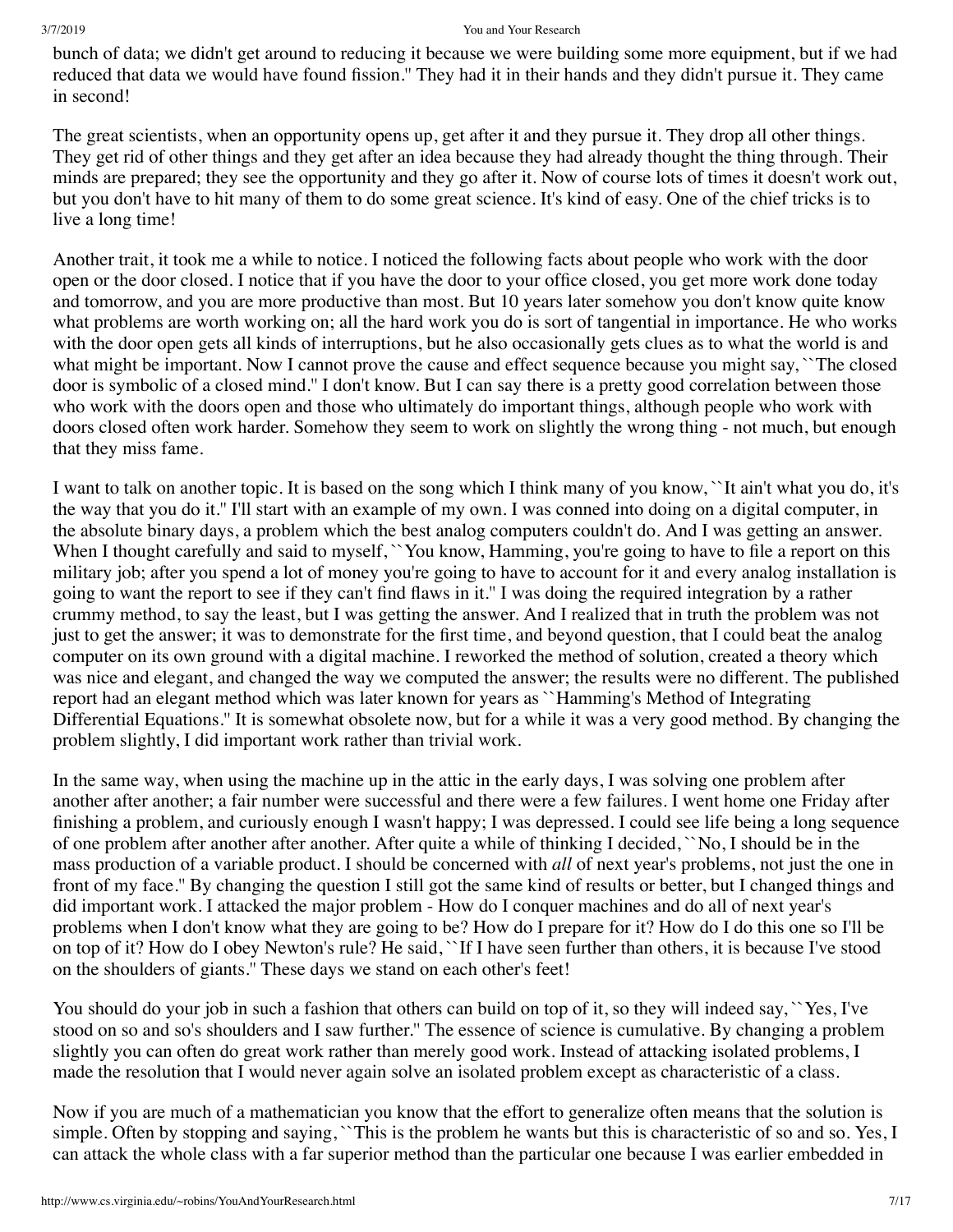needless detail.'' The business of abstraction frequently makes things simple. Furthermore, I filed away the methods and prepared for the future problems.

To end this part, I'll remind you, ``It is a poor workman who blames his tools - the good man gets on with the job, given what he's got, and gets the best answer he can.'' And I suggest that by altering the problem, by looking at the thing differently, you can make a great deal of difference in your final productivity because you can either do it in such a fashion that people can indeed build on what you've done, or you can do it in such a fashion that the next person has to essentially duplicate again what you've done. It isn't just a matter of the job, it's the way you write the report, the way you write the paper, the whole attitude. It's just as easy to do a broad, general job as one very special case. And it's much more satisfying and rewarding!

I have now come down to a topic which is very distasteful; it is not sufficient to do a job, you have to sell it. `Selling' to a scientist is an awkward thing to do. It's very ugly; you shouldn't have to do it. The world is supposed to be waiting, and when you do something great, they should rush out and welcome it. But the fact is everyone is busy with their own work. You must present it so well that they will set aside what they are doing, look at what you've done, read it, and come back and say, "Yes, that was good." I suggest that when you open a journal, as you turn the pages, you ask why you read some articles and not others. You had better write your report so when it is published in the Physical Review, or wherever else you want it, as the readers are turning the pages they won't just turn your pages but they will stop and read yours. If they don't stop and read it, you won't get credit.

There are three things you have to do in selling. You have to learn to write clearly and well so that people will read it, you must learn to give reasonably formal talks, and you also must learn to give informal talks. We had a lot of so-called `back room scientists.' In a conference, they would keep quiet. Three weeks later after a decision was made they filed a report saying why you should do so and so. Well, it was too late. They would not stand up right in the middle of a hot conference, in the middle of activity, and say, ``We should do this for these reasons.'' You need to master that form of communication as well as prepared speeches.

When I first started, I got practically physically ill while giving a speech, and I was very, very nervous. I realized I either had to learn to give speeches smoothly or I would essentially partially cripple my whole career. The first time IBM asked me to give a speech in New York one evening, I decided I was going to give a really good speech, a speech that was wanted, not a technical one but a broad one, and at the end if they liked it, I'd quietly say, ``Any time you want one I'll come in and give you one." As a result, I got a great deal of practice giving speeches to a limited audience and I got over being afraid. Furthermore, I could also then study what methods were effective and what were ineffective.

While going to meetings I had already been studying why some papers are remembered and most are not. The technical person wants to give a highly limited technical talk. Most of the time the audience wants a broad general talk and wants much more survey and background than the speaker is willing to give. As a result, many talks are ineffective. The speaker names a topic and suddenly plunges into the details he's solved. Few people in the audience may follow. You should paint a general picture to say why it's important, and then slowly give a sketch of what was done. Then a larger number of people will say, "Yes, Joe has done that," or "Mary has done that; I really see where it is; yes, Mary really gave a good talk; I understand what Mary has done.'' The tendency is to give a highly restricted, safe talk; this is usually ineffective. Furthermore, many talks are filled with far too much information. So I say this idea of selling is obvious.

Let me summarize. You've got to work on important problems. I deny that it is all luck, but I admit there is a fair element of luck. I subscribe to Pasteur's ``Luck favors the prepared mind.'' I favor heavily what I did. Friday afternoons for years - great thoughts only - means that I committed 10% of my time trying to understand the bigger problems in the field, i.e. what was and what was not important. I found in the early days I had believed `this' and yet had spent all week marching in `that' direction. It was kind of foolish. If I really believe the action is over there, why do I march in this direction? I either had to change my goal or change what I did. So I changed something I did and I marched in the direction I thought was important. It's that easy.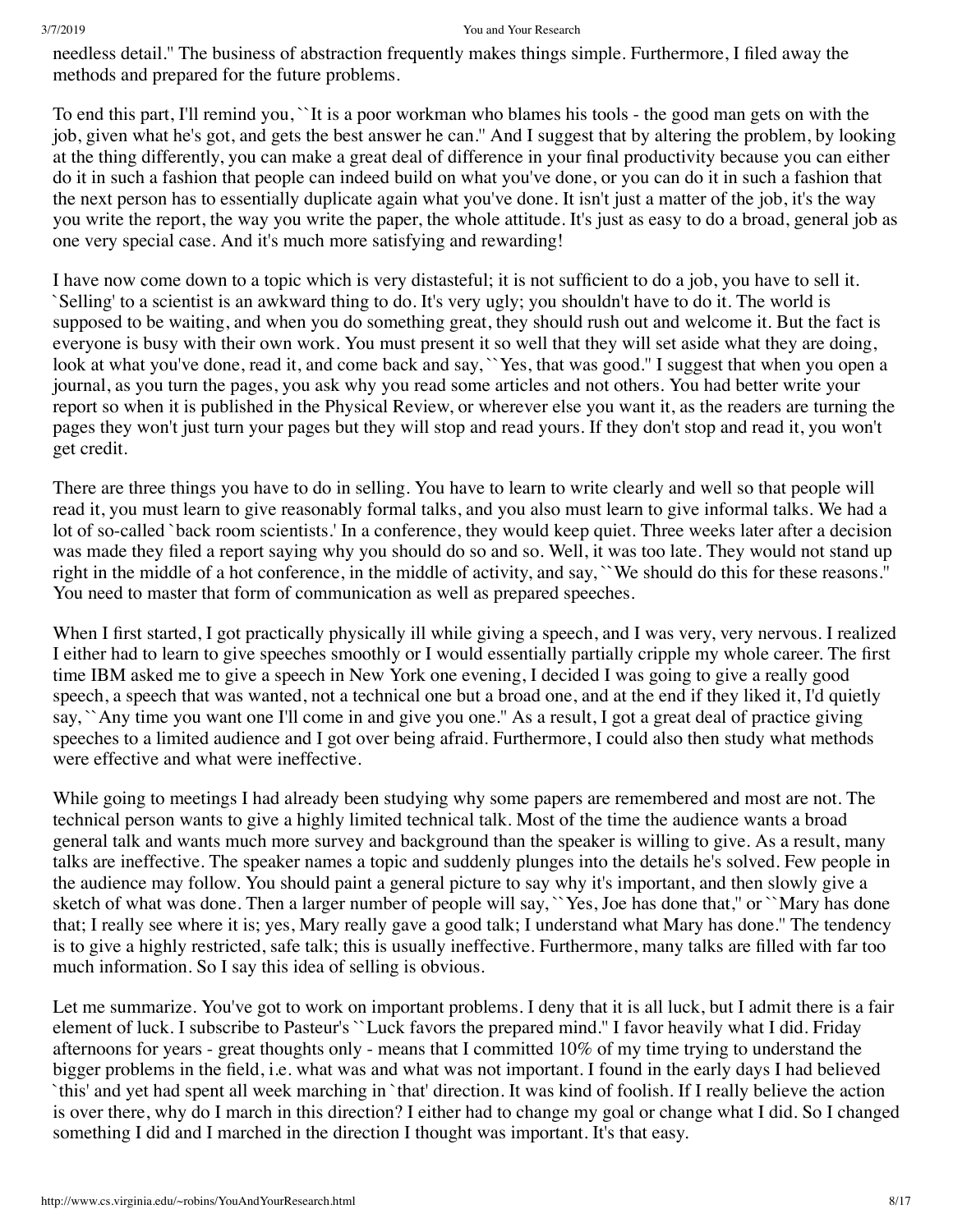Now you might tell me you haven't got control over what you have to work on. Well, when you first begin, you may not. But once you're moderately successful, there are more people asking for results than you can deliver and you have some power of choice, but not completely. I'll tell you a story about that, and it bears on the subject of educating your boss. I had a boss named Schelkunoff; he was, and still is, a very good friend of mine. Some military person came to me and demanded some answers by Friday. Well, I had already dedicated my computing resources to reducing data on the fly for a group of scientists; I was knee deep in short, small, important problems. This military person wanted me to solve his problem by the end of the day on Friday. I said, ``No, I'll give it to you Monday. I can work on it over the weekend. I'm not going to do it now.'' He goes down to my boss, Schelkunoff, and Schelkunoff says, ``You must run this for him; he's got to have it by Friday.'' I tell him, ``Why do I?''; he says, ``You have to.'' I said, ``Fine, Sergei, but you're sitting in your office Friday afternoon catching the late bus home to watch as this fellow walks out that door.'' I gave the military person the answers late Friday afternoon. I then went to Schelkunoff's office and sat down; as the man goes out I say, ``You see Schelkunoff, this fellow has nothing under his arm; but I gave him the answers.'' On Monday morning Schelkunoff called him up and said, ``Did you come in to work over the weekend?'' I could hear, as it were, a pause as the fellow ran through his mind of what was going to happen; but he knew he would have had to sign in, and he'd better not say he had when he hadn't, so he said he hadn't. Ever after that Schelkunoff said, ``You set your deadlines; you can change them.''

One lesson was sufficient to educate my boss as to why I didn't want to do big jobs that displaced exploratory research and why I was justified in not doing crash jobs which absorb all the research computing facilities. I wanted instead to use the facilities to compute a large number of small problems. Again, in the early days, I was limited in computing capacity and it was clear, in my area, that a "mathematician had no use for machines." But I needed more machine capacity. Every time I had to tell some scientist in some other area, ``No I can't; I haven't the machine capacity,'' he complained. I said ``Go tell *your* Vice President that Hamming needs more computing capacity.'' After a while I could see what was happening up there at the top; many people said to my Vice President, "Your man needs more computing capacity." I got it!

I also did a second thing. When I loaned what little programming power we had to help in the early days of computing, I said, ``We are not getting the recognition for our programmers that they deserve. When you publish a paper you will thank that programmer or you aren't getting any more help from me. That programmer is going to be thanked by name; she's worked hard.'' I waited a couple of years. I then went through a year of BSTJ articles and counted what fraction thanked some programmer. I took it into the boss and said, ``That's the central role computing is playing in Bell Labs; if the BSTJ is important, that's how important computing is.'' He had to give in. You can educate your bosses. It's a hard job. In this talk I'm only viewing from the bottom up; I'm not viewing from the top down. But I am telling you how you can get what you want in spite of top management. You have to sell your ideas there also.

Well I now come down to the topic, "Is the effort to be a great scientist worth it?" To answer this, you must ask people. When you get beyond their modesty, most people will say, ``Yes, doing really first-class work, and knowing it, is as good as wine, women and song put together,'' or if it's a woman she says, ``It is as good as wine, men and song put together.'' And if you look at the bosses, they tend to come back or ask for reports, trying to participate in those moments of discovery. They're always in the way. So evidently those who have done it, want to do it again. But it is a limited survey. I have never dared to go out and ask those who didn't do great work how they felt about the matter. It's a biased sample, but I still think it is worth the struggle. I think it is very definitely worth the struggle to try and do first-class work because the truth is, the value is in the struggle more than it is in the result. The struggle to make something of yourself seems to be worthwhile in itself. The success and fame are sort of dividends, in my opinion.

I've told you how to do it. It is so easy, so why do so many people, with all their talents, fail? For example, my opinion, to this day, is that there are in the mathematics department at Bell Labs quite a few people far more able and far better endowed than I, but they didn't produce as much. Some of them did produce more than I did; Shannon produced more than I did, and some others produced a lot, but I was highly productive against a lot of other fellows who were better equipped. Why is it so? What happened to them? Why do so many of the people who have great promise, fail?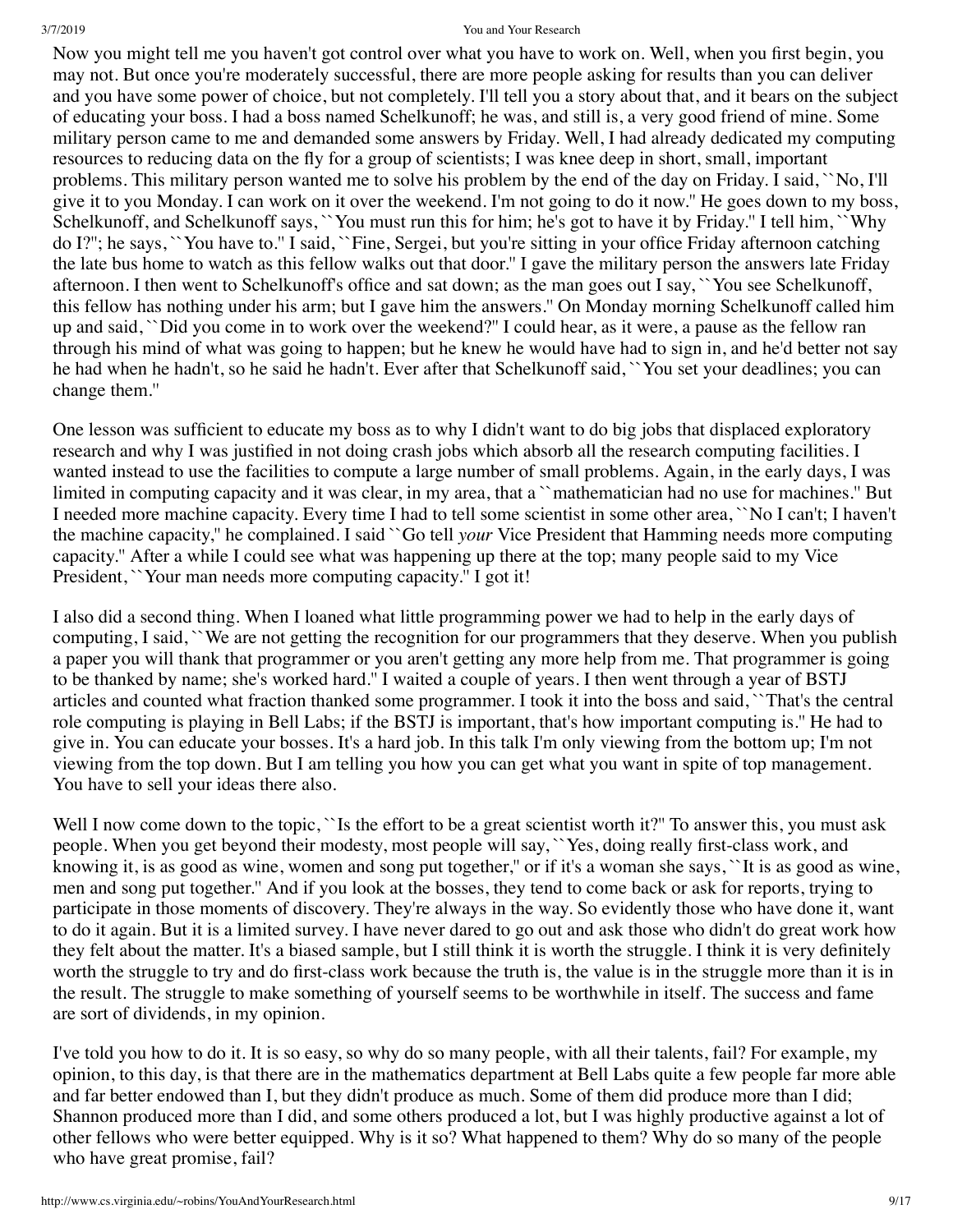Well, one of the reasons is drive and commitment. The people who do great work with less ability but who are committed to it, get more done that those who have great skill and dabble in it, who work during the day and go home and do other things and come back and work the next day. They don't have the deep commitment that is apparently necessary for really first-class work. They turn out lots of good work, but we were talking, remember, about first-class work. There is a difference. Good people, very talented people, almost always turn out good work. We're talking about the outstanding work, the type of work that gets the Nobel Prize and gets recognition.

The second thing is, I think, the problem of personality defects. Now I'll cite a fellow whom I met out in Irvine. He had been the head of a computing center and he was temporarily on assignment as a special assistant to the president of the university. It was obvious he had a job with a great future. He took me into his office one time and showed me his method of getting letters done and how he took care of his correspondence. He pointed out how inefficient the secretary was. He kept all his letters stacked around there; he knew where everything was. And he would, on his word processor, get the letter out. He was bragging how marvelous it was and how he could get so much more work done without the secretary's interference. Well, behind his back, I talked to the secretary. The secretary said, ``Of course I can't help him; I don't get his mail. He won't give me the stuff to log in; I don't know where he puts it on the floor. Of course I can't help him.'' So I went to him and said, ``Look, if you adopt the present method and do what you can do single-handedly, you can go just that far and no farther than you can do single-handedly. If you will learn to work with the system, you can go as far as the system will support you.'' And, he never went any further. He had his personality defect of wanting total control and was not willing to recognize that you need the support of the system.

You find this happening again and again; good scientists will fight the system rather than learn to work with the system and take advantage of all the system has to offer. It has a lot, if you learn how to use it. It takes patience, but you can learn how to use the system pretty well, and you can learn how to get around it. After all, if you want a decision `No', you just go to your boss and get a `No' easy. If you want to do something, don't ask, do it. Present him with an accomplished fact. Don't give him a chance to tell you `No'. But if you want a `No', it's easy to get a `No'.

Another personality defect is ego assertion and I'll speak in this case of my own experience. I came from Los Alamos and in the early days I was using a machine in New York at 590 Madison Avenue where we merely rented time. I was still dressing in western clothes, big slash pockets, a bolo and all those things. I vaguely noticed that I was not getting as good service as other people. So I set out to measure. You came in and you waited for your turn; I felt I was not getting a fair deal. I said to myself, "Why? No Vice President at IBM said, `Give Hamming a bad time'. It is the secretaries at the bottom who are doing this. When a slot appears, they'll rush to find someone to slip in, but they go out and find somebody else. Now, why? I haven't mistreated them.'' Answer, I wasn't dressing the way they felt somebody in that situation should. It came down to just that - I wasn't dressing properly. I had to make the decision - was I going to assert my ego and dress the way I wanted to and have it steadily drain my effort from my professional life, or was I going to appear to conform better? I decided I would make an effort to appear to conform properly. The moment I did, I got much better service. And now, as an old colorful character, I get better service than other people.

You should dress according to the expectations of the audience spoken to. If I am going to give an address at the MIT computer center, I dress with a bolo and an old corduroy jacket or something else. I know enough not to let my clothes, my appearance, my manners get in the way of what I care about. An enormous number of scientists feel they must assert their ego and do their thing their way. They have got to be able to do this, that, or the other thing, and they pay a steady price.

John Tukey almost always dressed very casually. He would go into an important office and it would take a long time before the other fellow realized that this is a first-class man and he had better listen. For a long time John has had to overcome this kind of hostility. It's wasted effort! I didn't say you should conform; I said ``The *appearance of conforming* gets you a long way.'' If you chose to assert your ego in any number of ways, ``I am going to do it my way,'' you pay a small steady price throughout the whole of your professional career. And this, over a whole lifetime, adds up to an enormous amount of needless trouble.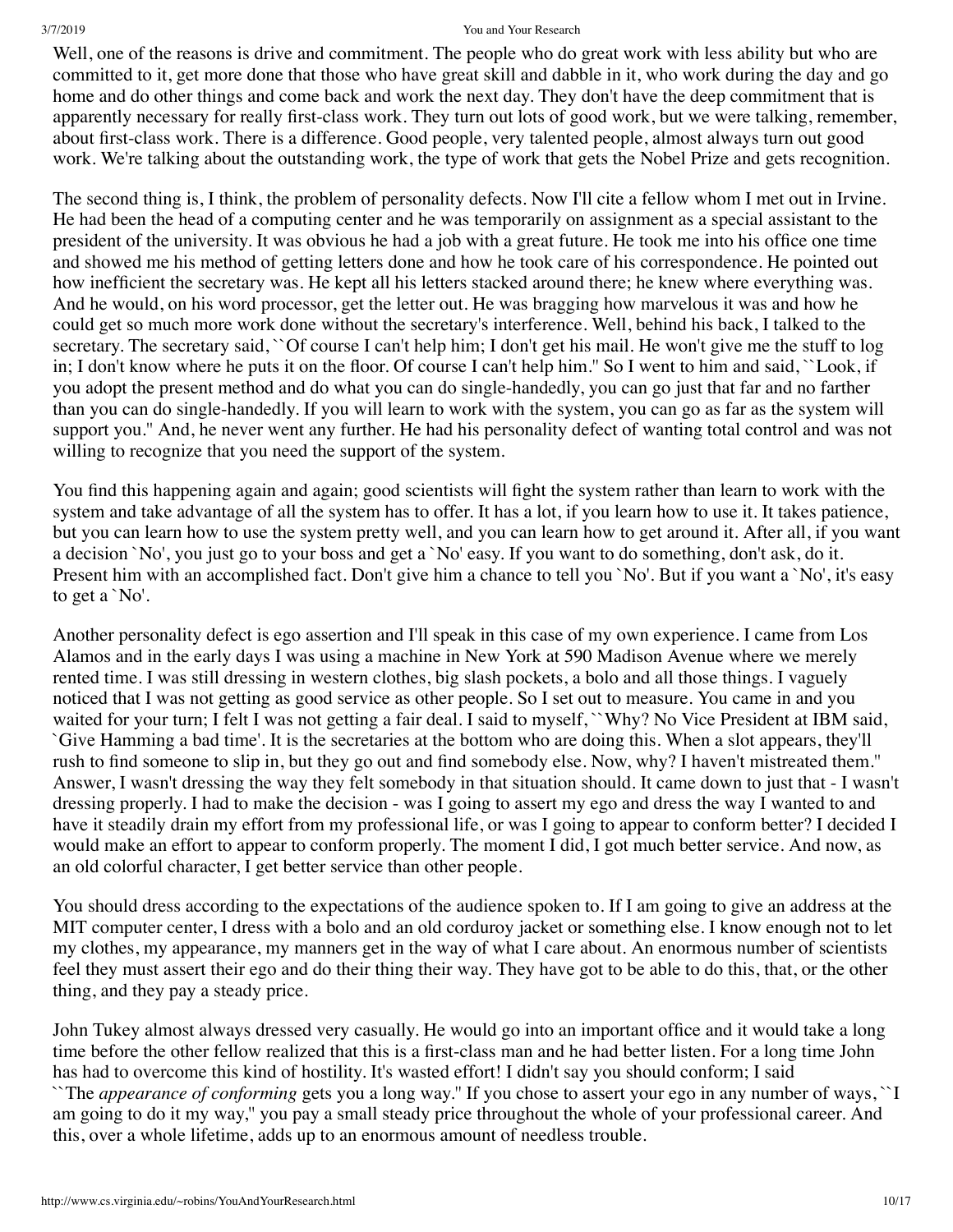By taking the trouble to tell jokes to the secretaries and being a little friendly, I got superb secretarial help. For instance, one time for some idiot reason all the reproducing services at Murray Hill were tied up. Don't ask me how, but they were. I wanted something done. My secretary called up somebody at Holmdel, hopped the company car, made the hour-long trip down and got it reproduced, and then came back. It was a payoff for the times I had made an effort to cheer her up, tell her jokes and be friendly; it was that little extra work that later paid off for me. By realizing you have to use the system and studying how to get the system to do your work, you learn how to adapt the system to your desires. Or you can fight it steadily, as a small undeclared war, for the whole of your life.

And I think John Tukey paid a terrible price needlessly. He was a genius anyhow, but I think it would have been far better, and far simpler, had he been willing to conform a little bit instead of ego asserting. He is going to dress the way he wants all of the time. It applies not only to dress but to a thousand other things; people will continue to fight the system. Not that you shouldn't occasionally!

When they moved the library from the middle of Murray Hill to the far end, a friend of mine put in a request for a bicycle. Well, the organization was not dumb. They waited awhile and sent back a map of the grounds saying, ``Will you please indicate on this map what paths you are going to take so we can get an insurance policy covering you.'' A few more weeks went by. They then asked, ``Where are you going to store the bicycle and how will it be locked so we can do so and so." He finally realized that of course he was going to be red-taped to death so he gave in. He rose to be the President of Bell Laboratories.

Barney Oliver was a good man. He wrote a letter one time to the IEEE. At that time the official shelf space at Bell Labs was so much and the height of the IEEE Proceedings at that time was larger; and since you couldn't change the size of the official shelf space he wrote this letter to the IEEE Publication person saying, ``Since so many IEEE members were at Bell Labs and since the official space was so high the journal size should be changed.'' He sent it for his boss's signature. Back came a carbon with his signature, but he still doesn't know whether the original was sent or not. I am not saying you shouldn't make gestures of reform. I am saying that my study of able people is that they don't get themselves *committed* to that kind of warfare. They play it a little bit and drop it and get on with their work.

Many a second-rate fellow gets caught up in some little twitting of the system, and carries it through to warfare. He expends his energy in a foolish project. Now you are going to tell me that somebody has to change the system. I agree; somebody's has to. Which do you want to be? The person who changes the system or the person who does first-class science? Which person is it that you want to be? Be clear, when you fight the system and struggle with it, what you are doing, how far to go out of amusement, and how much to waste your effort fighting the system. My advice is to let somebody else do it and you get on with becoming a first-class scientist. Very few of you have the ability to both reform the system *and* become a first-class scientist.

On the other hand, we can't always give in. There are times when a certain amount of rebellion is sensible. I have observed almost all scientists enjoy a certain amount of twitting the system for the sheer love of it. What it comes down to basically is that you cannot be original in one area without having originality in others. Originality is being different. You can't be an original scientist without having some other original characteristics. But many a scientist has let his quirks in other places make him pay a far higher price than is necessary for the ego satisfaction he or she gets. I'm not against all ego assertion; I'm against some.

Another fault is anger. Often a scientist becomes angry, and this is no way to handle things. Amusement, yes, anger, no. Anger is misdirected. You should follow and cooperate rather than struggle against the system all the time.

Another thing you should look for is the positive side of things instead of the negative. I have already given you several examples, and there are many, many more; how, given the situation, by changing the way I looked at it, I converted what was apparently a defect to an asset. I'll give you another example. I am an egotistical person; there is no doubt about it. I knew that most people who took a sabbatical to write a book, didn't finish it on time. So before I left, I told all my friends that when I come back, that book was going to be done! Yes, I would have it done - I'd have been ashamed to come back without it! I used my ego to make myself behave the way I wanted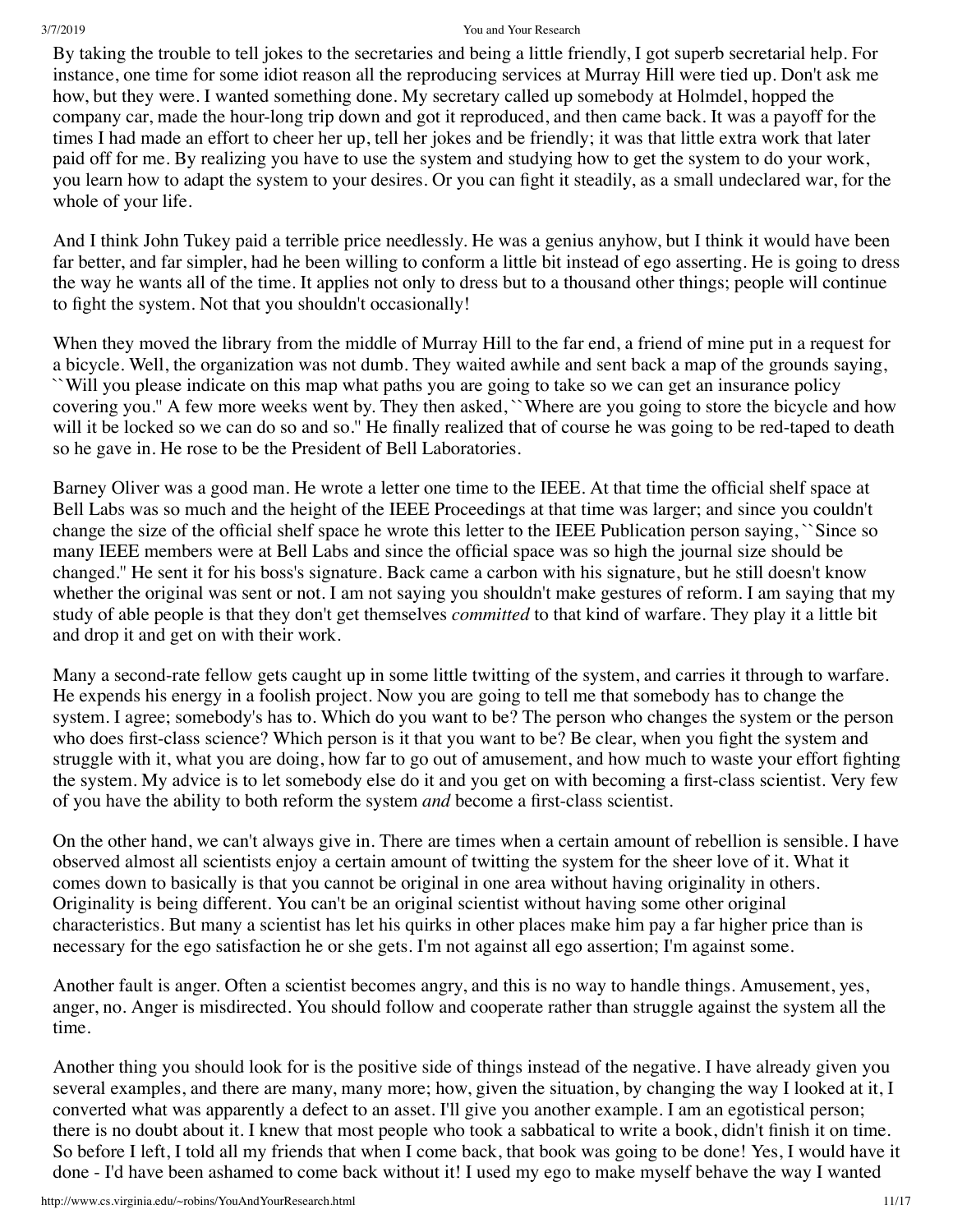to. I bragged about something so I'd have to perform. I found out many times, like a cornered rat in a real trap, I was surprisingly capable. I have found that it paid to say, "Oh yes, I'll get the answer for you Tuesday," not having any idea how to do it. By Sunday night I was really hard thinking on how I was going to deliver by Tuesday. I often put my pride on the line and sometimes I failed, but as I said, like a cornered rat I'm surprised how often I did a good job. I think you need to learn to use yourself. I think you need to know how to convert a situation from one view to another which would increase the chance of success.

Now self-delusion in humans is very, very common. There are enumerable ways of you changing a thing and kidding yourself and making it look some other way. When you ask, ``Why didn't you do such and such,'' the person has a thousand alibis. If you look at the history of science, usually these days there are 10 people right there ready, and we pay off for the person who is there first. The other nine fellows say, ``Well, I had the idea but I didn't do it and so on and so on.'' There are so many alibis. Why weren't you first? Why didn't you do it right? Don't try an alibi. Don't try and kid yourself. You can tell other people all the alibis you want. I don't mind. But to yourself try to be honest.

If you really want to be a first-class scientist you need to know yourself, your weaknesses, your strengths, and your bad faults, like my egotism. How can you convert a fault to an asset? How can you convert a situation where you haven't got enough manpower to move into a direction when that's exactly what you need to do? I say again that I have seen, as I studied the history, the successful scientist changed the viewpoint and what was a defect became an asset.

In summary, I claim that some of the reasons why so many people who have greatness within their grasp don't succeed are: they don't work on important problems, they don't become emotionally involved, they don't try and change what is difficult to some other situation which is easily done but is still important, and they keep giving themselves alibis why they don't. They keep saying that it is a matter of luck. I've told you how easy it is; furthermore I've told you how to reform. Therefore, go forth and become great scientists!

(End of the formal part of the talk.)

# **DISCUSSION - QUESTIONS AND ANSWERS**

*A. G. Chynoweth:* Well that was 50 minutes of concentrated wisdom and observations accumulated over a fantastic career; I lost track of all the observations that were striking home. Some of them are very very timely. One was the plea for more computer capacity; I was hearing nothing but that this morning from several people, over and over again. So that was right on the mark today even though here we are 20 - 30 years after when you were making similar remarks, Dick. I can think of all sorts of lessons that all of us can draw from your talk. And for one, as I walk around the halls in the future I hope I won't see as many closed doors in Bellcore. That was one observation I thought was very intriguing.

Thank you very, very much indeed Dick; that was a wonderful recollection. I'll now open it up for questions. I'm sure there are many people who would like to take up on some of the points that Dick was making.

*Hamming:* First let me respond to Alan Chynoweth about computing. I had computing in research and for 10 years I kept telling my management, "Get that !&@#% machine out of research. We are being forced to run problems all the time. We can't do research because were too busy operating and running the computing machines.'' Finally the message got through. They were going to move computing out of research to someplace else. I was persona non grata to say the least and I was surprised that people didn't kick my shins because everybody was having their toy taken away from them. I went in to Ed David's office and said, ``Look Ed, you've got to give your researchers a machine. If you give them a great big machine, we'll be back in the same trouble we were before, so busy keeping it going we can't think. Give them the smallest machine you can because they are very able people. They will learn how to do things on a small machine instead of mass computing.'' As far as I'm concerned, that's how UNIX arose. We gave them a moderately small machine and they decided to make it do great things. They had to come up with a system to do it on. It is called UNIX!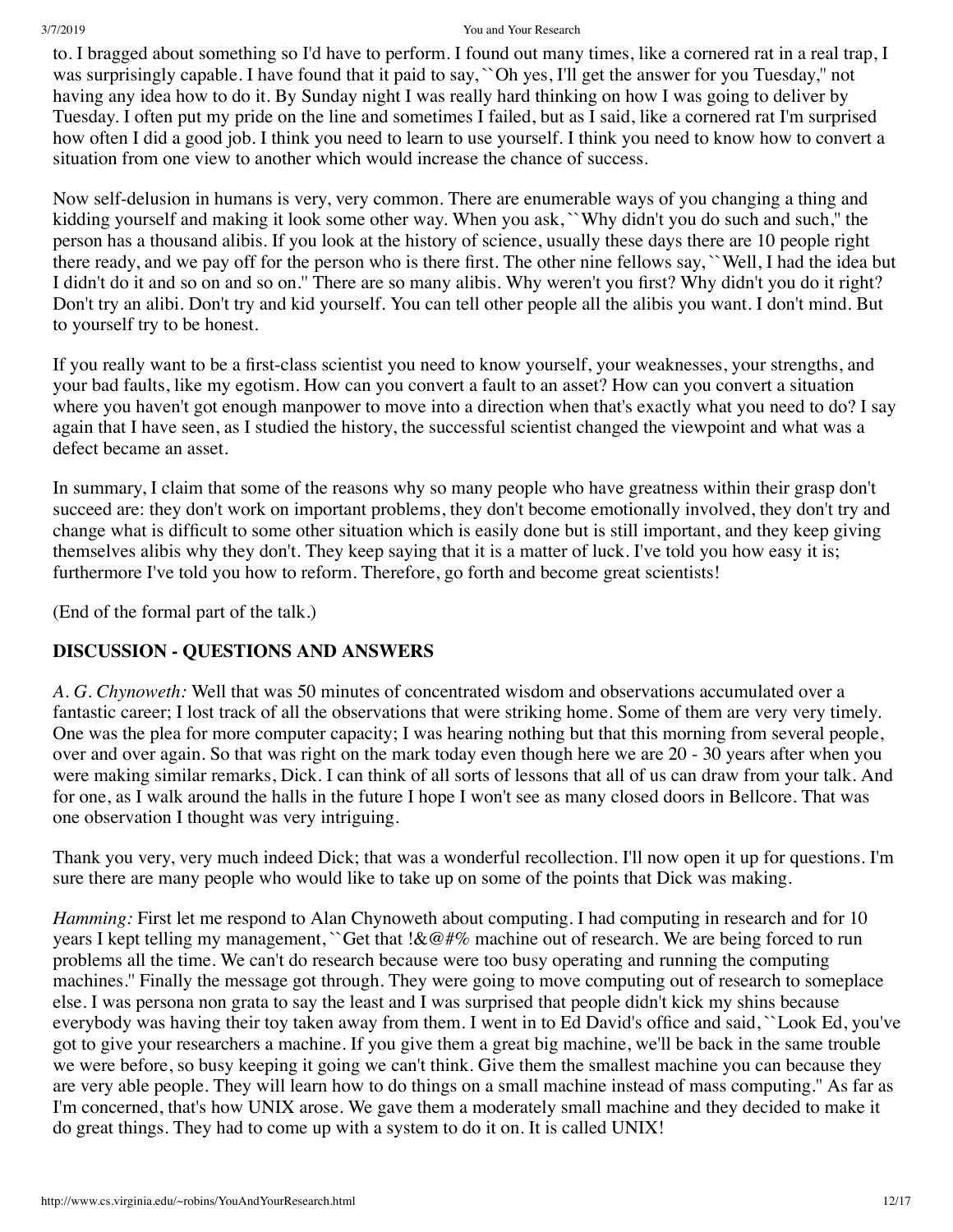*A. G. Chynoweth:* I just have to pick up on that one. In our present environment, Dick, while we wrestle with some of the red tape attributed to, or required by, the regulators, there is one quote that one exasperated AVP came up with and I've used it over and over again. He growled that, ``UNIX was never a deliverable!''

# *Question:* What about personal stress? Does that seem to make a difference?

*Hamming:* Yes, it does. If you don't get emotionally involved, it doesn't. I had incipient ulcers most of the years that I was at Bell Labs. I have since gone off to the Naval Postgraduate School and laid back somewhat, and now my health is much better. But if you want to be a great scientist you're going to have to put up with stress. You can lead a nice life; you can be a nice guy or you can be a great scientist. But nice guys end last, is what Leo Durocher said. If you want to lead a nice happy life with a lot of recreation and everything else, you'll lead a nice life.

*Question:* The remarks about having courage, no one could argue with; but those of us who have gray hairs or who are well established don't have to worry too much. But what I sense among the young people these days is a real concern over the risk taking in a highly competitive environment. Do you have any words of wisdom on this?

*Hamming:* I'll quote Ed David more. Ed David was concerned about the general loss of nerve in our society. It does seem to me that we've gone through various periods. Coming out of the war, coming out of Los Alamos where we built the bomb, coming out of building the radars and so on, there came into the mathematics department, and the research area, a group of people with a lot of guts. They've just seen things done; they've just won a war which was fantastic. We had reasons for having courage and therefore we did a great deal. I can't arrange that situation to do it again. I cannot blame the present generation for not having it, but I agree with what you say; I just cannot attach blame to it. It doesn't seem to me they have the desire for greatness; they lack the courage to do it. But we had, because we were in a favorable circumstance to have it; we just came through a tremendously successful war. In the war we were looking very, very bad for a long while; it was a very desperate struggle as you well know. And our success, I think, gave us courage and self confidence; that's why you see, beginning in the late forties through the fifties, a tremendous productivity at the labs which was stimulated from the earlier times. Because many of us were earlier forced to learn other things - we were forced to learn the things we didn't want to learn, we were forced to have an open door - and then we could exploit those things we learned. It is true, and I can't do anything about it; I cannot blame the present generation either. It's just a fact.

# *Question:* Is there something management could or should do?

*Hamming:* Management can do very little. If you want to talk about managing research, that's a totally different talk. I'd take another hour doing that. This talk is about how the individual gets very successful research done in spite of anything the management does or in spite of any other opposition. And how do you do it? Just as I observe people doing it. It's just that simple and that hard!

# *Question:* Is brainstorming a daily process?

*Hamming:* Once that was a very popular thing, but it seems not to have paid off. For myself I find it desirable to talk to other people; but a session of brainstorming is seldom worthwhile. I do go in to strictly talk to somebody and say, ``Look, I think there has to be something here. Here's what I think I see ...'' and then begin talking back and forth. But you want to pick capable people. To use another analogy, you know the idea called the `critical mass.' If you have enough stuff you have critical mass. There is also the idea I used to call `sound absorbers'. When you get too many sound absorbers, you give out an idea and they merely say, ``Yes, yes, yes.'' What you want to do is get that critical mass in action; "Yes, that reminds me of so and so," or, "Have you thought about that or this?'' When you talk to other people, you want to get rid of those sound absorbers who are nice people but merely say, ``Oh yes,'' and to find those who will stimulate you right back.

For example, you couldn't talk to John Pierce without being stimulated very quickly. There were a group of other people I used to talk with. For example there was Ed Gilbert; I used to go down to his office regularly and ask him questions and listen and come back stimulated. I picked my people carefully with whom I did or whom I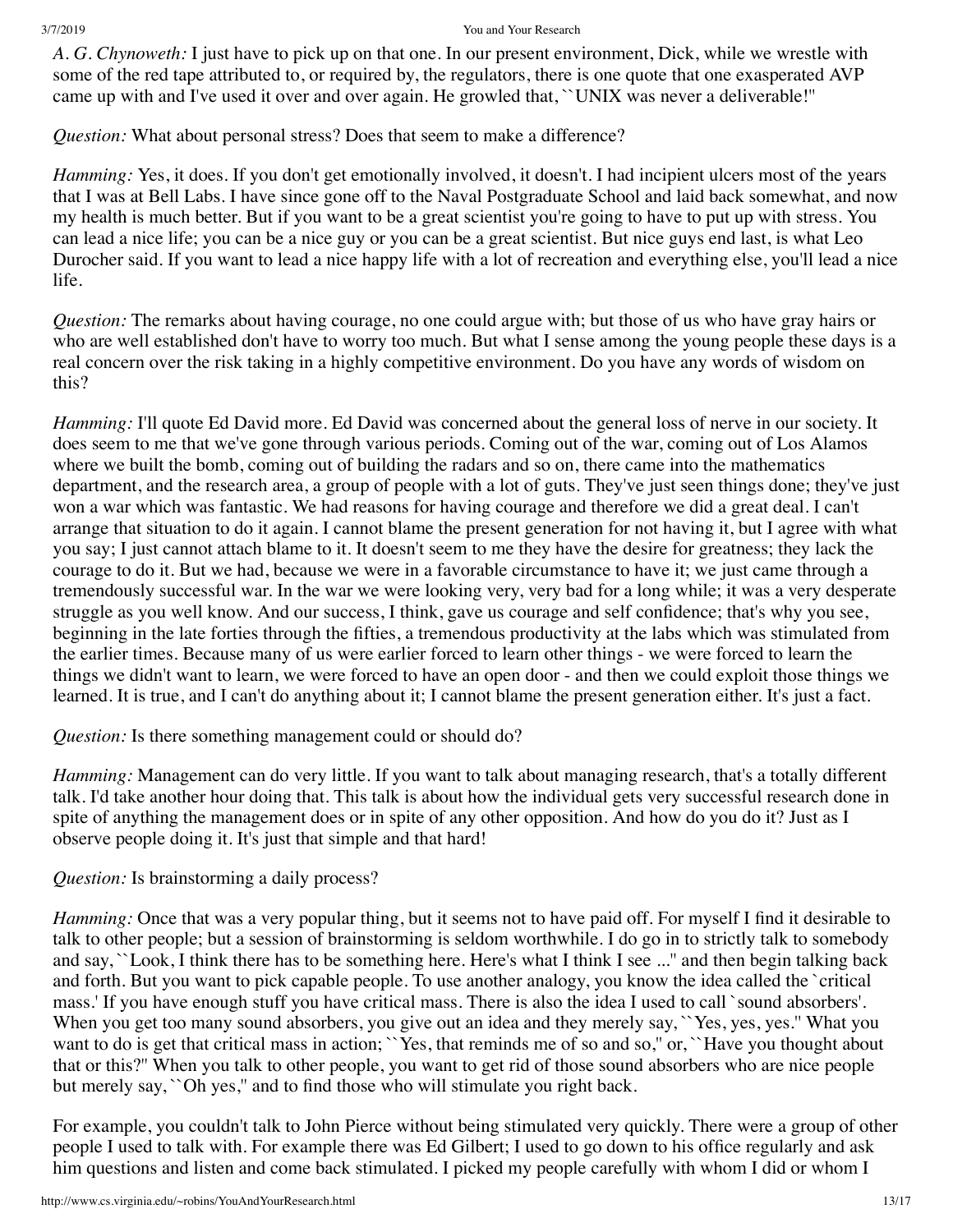didn't brainstorm because the sound absorbers are a curse. They are just nice guys; they fill the whole space and they contribute nothing except they absorb ideas and the new ideas just die away instead of echoing on. Yes, I find it necessary to talk to people. I think people with closed doors fail to do this so they fail to get their ideas sharpened, such as ``Did you ever notice something over here?'' I never knew anything about it - I can go over and look. Somebody points the way. On my visit here, I have already found several books that I must read when I get home. I talk to people and ask questions when I think they can answer me and give me clues that I do not know about. I go out and look!

*Question:* What kind of tradeoffs did you make in allocating your time for reading and writing and actually doing research?

*Hamming:* I believed, in my early days, that you should spend at least as much time in the polish and presentation as you did in the original research. Now at least 50% of the time must go for the presentation. It's a big, big number.

*Question:* How much effort should go into library work?

*Hamming:* It depends upon the field. I will say this about it. There was a fellow at Bell Labs, a very, very, smart guy. He was always in the library; he read everything. If you wanted references, you went to him and he gave you all kinds of references. But in the middle of forming these theories, I formed a proposition: there would be no effect named after him in the long run. He is now retired from Bell Labs and is an Adjunct Professor. He was very valuable; I'm not questioning that. He wrote some very good Physical Review articles; but there's no effect named after him because he read too much. If you read all the time what other people have done you will think the way they thought. If you want to think new thoughts that are different, then do what a lot of creative people do - get the problem reasonably clear and then refuse to look at any answers until you've thought the problem through carefully how you would do it, how you could slightly change the problem to be the correct one. So yes, you need to keep up. You need to keep up more to find out what the problems are than to read to find the solutions. The reading is necessary to know what is going on and what is possible. But reading to get the solutions does not seem to be the way to do great research. So I'll give you two answers. You read; but it is not the amount, it is the way you read that counts.

*Question:* How do you get your name attached to things?

*Hamming:* By doing great work. I'll tell you the hamming window one. I had given Tukey a hard time, quite a few times, and I got a phone call from him from Princeton to me at Murray Hill. I knew that he was writing up power spectra and he asked me if I would mind if he called a certain window a ``Hamming window.'' And I said to him, ``Come on, John; you know perfectly well I did only a small part of the work but you also did a lot.'' He said, "Yes, Hamming, but you contributed a lot of small things; you're entitled to some credit." So he called it the hamming window. Now, let me go on. I had twitted John frequently about true greatness. I said true greatness is when your name is like ampere, watt, and fourier - when it's spelled with a lower case letter. That's how the hamming window came about.

*Question:* Dick, would you care to comment on the relative effectiveness between giving talks, writing papers, and writing books?

*Hamming:* In the short-haul, papers are very important if you want to stimulate someone tomorrow. If you want to get recognition long-haul, it seems to me writing books is more contribution because most of us need orientation. In this day of practically infinite knowledge, we need orientation to find our way. Let me tell you what infinite knowledge is. Since from the time of Newton to now, we have come close to doubling knowledge every 17 years, more or less. And we cope with that, essentially, by specialization. In the next 340 years at that rate, there will be 20 doublings, i.e. a million, and there will be a million fields of specialty for every one field now. It isn't going to happen. The present growth of knowledge will choke itself off until we get different tools. I believe that books which try to digest, coordinate, get rid of the duplication, get rid of the less fruitful methods and present the underlying ideas clearly of what we know now, will be the things the future generations will value. Public talks are necessary; private talks are necessary; written papers are necessary. But I am inclined to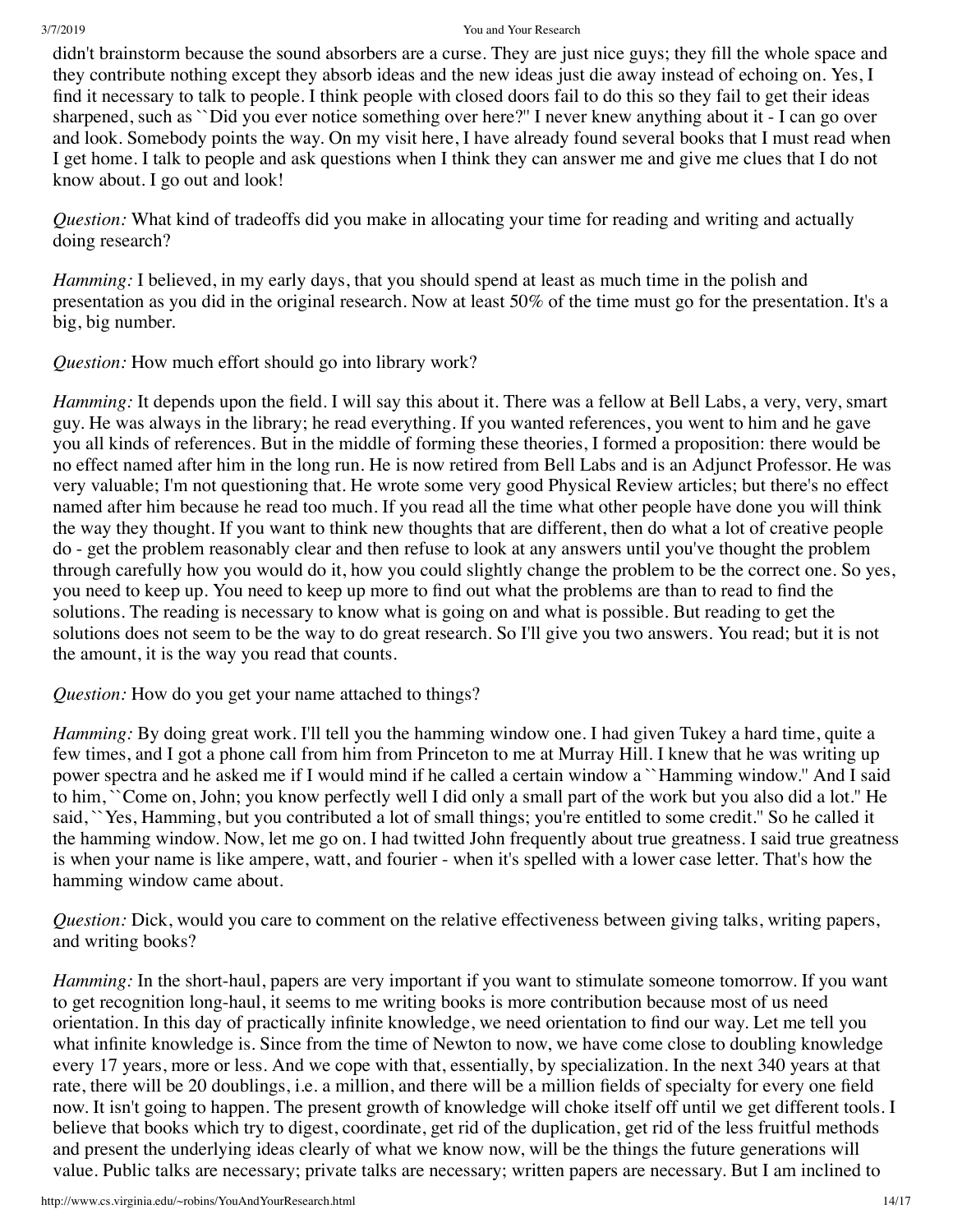believe that, in the long-haul, books which leave out what's not essential are more important than books which tell you everything because you don't want to know everything. I don't want to know that much about penguins is the usual reply. You just want to know the essence.

*Question:* You mentioned the problem of the Nobel Prize and the subsequent notoriety of what was done to some of the careers. Isn't that kind of a much more broad problem of fame? What can one do?

*Hamming:* Some things you could do are the following. Somewhere around every seven years make a significant, if not complete, shift in your field. Thus, I shifted from numerical analysis, to hardware, to software, and so on, periodically, because you tend to use up your ideas. When you go to a new field, you have to start over as a baby. You are no longer the big mukity muk and you can start back there and you can start planting those acorns which will become the giant oaks. Shannon, I believe, ruined himself. In fact when he left Bell Labs, I said, ``That's the end of Shannon's scientific career.'' I received a lot of flak from my friends who said that Shannon was just as smart as ever. I said, ``Yes, he'll be just as smart, but that's the end of his scientific career,'' and I truly believe it was.

You have to change. You get tired after a while; you use up your originality in one field. You need to get something nearby. I'm not saying that you shift from music to theoretical physics to English literature; I mean within your field you should shift areas so that you don't go stale. You couldn't get away with forcing a change every seven years, but if you could, I would require a condition for doing research, being that you *will* change your field of research every seven years with a reasonable definition of what it means, or at the end of 10 years, management has the right to compel you to change. I would insist on a change because I'm serious. What happens to the old fellows is that they get a technique going; they keep on using it. They were marching in that direction which was right then, but the world changes. There's the new direction; but the old fellows are still marching in their former direction.

You need to get into a new field to get new viewpoints, and *before* you use up all the old ones. You can do something about this, but it takes effort and energy. It takes courage to say, ``Yes, I will give up my great reputation.'' For example, when error correcting codes were well launched, having these theories, I said, ``Hamming, you are going to quit reading papers in the field; you are going to ignore it completely; you are going to try and do something else other than coast on that.'' I deliberately refused to go on in that field. I wouldn't even read papers to try to force myself to have a chance to do something else. I managed myself, which is what I'm preaching in this whole talk. Knowing many of my own faults, I manage myself. I have a lot of faults, so I've got a lot of problems, i.e. a lot of possibilities of management.

# *Question:* Would you compare research and management?

*Hamming:* If you want to be a great researcher, you won't make it being president of the company. If you want to be president of the company, that's another thing. I'm not against being president of the company. I just don't want to be. I think Ian Ross does a good job as President of Bell Labs. I'm not against it; but you have to be clear on what you want. Furthermore, when you're young, you may have picked wanting to be a great scientist, but as you live longer, you may change your mind. For instance, I went to my boss, Bode, one day and said, ``Why did you ever become department head? Why didn't you just be a good scientist?'' He said, ``Hamming, I had a vision of what mathematics should be in Bell Laboratories. And I saw if that vision was going to be realized, *I* had to make it happen; *I* had to be department head.'' When your vision of what you want to do is what you can do single-handedly, then you should pursue it. The day your vision, what you think needs to be done, is bigger than what you can do single-handedly, then you have to move toward management. And the bigger the vision is, the farther in management you have to go. If you have a vision of what the whole laboratory should be, or the whole Bell System, you have to get there to make it happen. You can't make it happen from the bottom very easily. It depends upon what goals and what desires you have. And as they change in life, you have to be prepared to change. I chose to avoid management because I preferred to do what I could do single-handedly. But that's the choice that I made, and it is biased. Each person is entitled to their choice. Keep an open mind. But when you do choose a path, for heaven's sake be aware of what you have done and the choice you have made. Don't try to do both sides.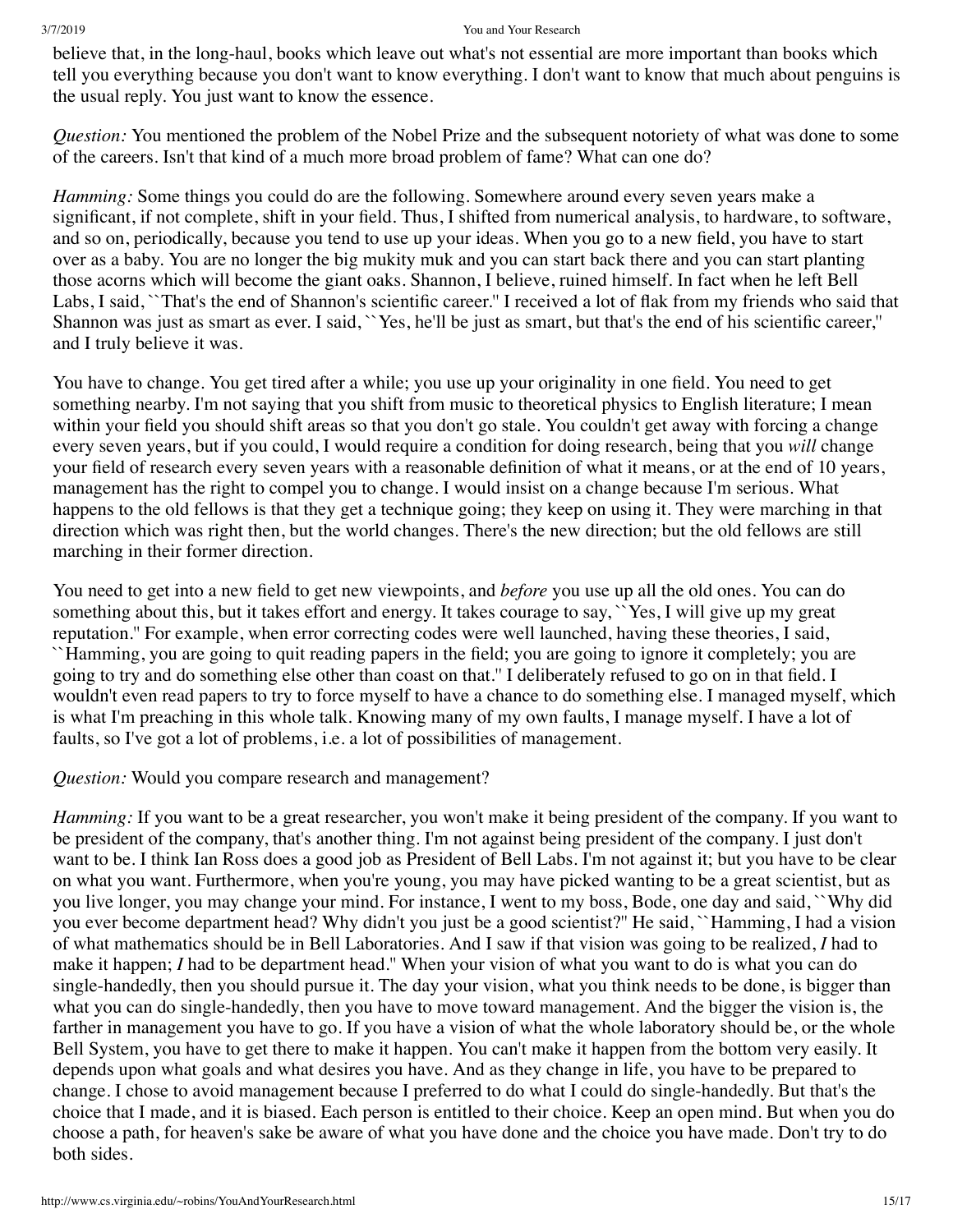*Question:* How important is one's own expectation or how important is it to be in a group or surrounded by people who expect great work from you?

*Hamming:* At Bell Labs everyone expected good work from me - it was a big help. Everybody expects you to do a good job, so you do, if you've got pride. I think it's very valuable to have first-class people around. I sought out the best people. The moment that physics table lost the best people, I left. The moment I saw that the same was true of the chemistry table, I left. I tried to go with people who had great ability so I could learn from them and who would expect great results out of me. By deliberately managing myself, I think I did much better than laissez faire.

*Question:* You, at the outset of your talk, minimized or played down luck; but you seemed also to gloss over the circumstances that got you to Los Alamos, that got you to Chicago, that got you to Bell Laboratories.

*Hamming:* There was some luck. On the other hand I don't know the alternate branches. Until you can say that the other branches would not have been equally or more successful, I can't say. Is it luck the particular thing you do? For example, when I met Feynman at Los Alamos, I knew he was going to get a Nobel Prize. I didn't know what for. But I knew darn well he was going to do great work. No matter what directions came up in the future, this man would do great work. And sure enough, he did do great work. It isn't that you only do a little great work at this circumstance and that was luck, there are many opportunities sooner or later. There are a whole pail full of opportunities, of which, if you're in this situation, you seize one and you're great over there instead of over here. There is an element of luck, yes and no. Luck favors a prepared mind; luck favors a prepared person. It is not guaranteed; I don't guarantee success as being absolutely certain. I'd say luck changes the odds, but there is some definite control on the part of the individual.

Go forth, then, and do great work!

(End of the General Research Colloquium Talk.)

# **BIOGRAPHICAL SKETCH OF RICHARD HAMMING**

Richard W. Hamming was born February 11, 1915, in Chicago, Illinois. His formal education was marked by the following degrees (all in mathematics): B.S. 1937, University of Chicago; M.A. 1939, University of Nebraska; and Ph.D. 1942, University of Illinois. His early experience was obtained at Los Alamos 1945-1946, i.e. at the close of World War II, where he managed the computers used in building the first atomic bomb. From there he went directly to Bell Laboratories where he spent thirty years in various aspects of computing, numerical analysis, and management of computing, i.e. 1946-1976. On July 23, 1976 he `moved his office' to the Naval Postgraduate School in Monterey, California where he taught, supervised research, and wrote books.

While at Bell Laboratories, he took time to teach in Universities, sometimes locally and sometimes on a full sabbatical leave; these activities included visiting professorships at New York University, Princeton University (Statistics), City College of New York, Stanford University, 1960-61, Stevens Institute of Technology (Mathematics), and the University of California, Irvine, 1970-71.

Richard Hamming has received a number of awards which include: Fellow, IEEE, 1968; the ACM Turing Prize, 1968; the IEEE Emanuel R. Piore Award, 1979; Member, National Academy of Engineering, 1980; and the Harold Pender Award, U. Penn., 1981. In 1987 a major IEEE award was named after him, namely the Richard W. Hamming Medal, "For exceptional contributions to information sciences and systems"; fittingly, he was also the first recipient of this award, 1988. In 1996 in Munich he received the prestigious \$130,000 Eduard Rhein Award for Achievement in Technology for his work on error correcting codes. He was both a Founder and Past President of ACM, and a Vice Pres. of the AAAS Mathematics Section.

He is probably best known for his pioneering work on error-correcting codes, his work on integrating differential equations, and the spectral window which bears his name. His extensive writing has included a number of important, pioneering, and highly regarded books. These are: